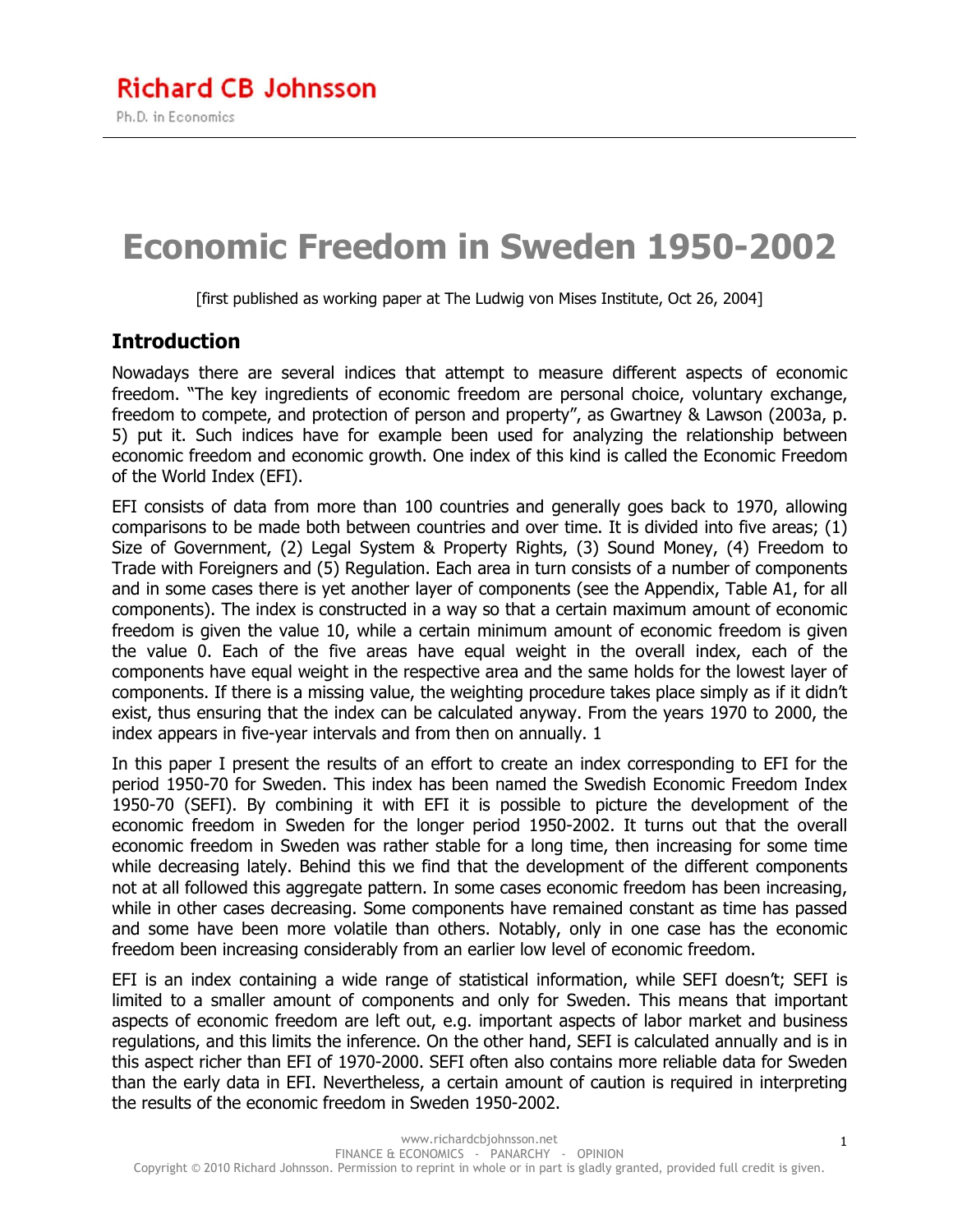The paper proceeds by presenting the aggregate results of the longer time series. In the following sections the results of the five areas and the components of each of these are presented. Then I make some concluding comments. After the main paper, I provide a descriptive Appendix containing the data and sources.

#### **SEFI and EFI 1950-2002**

Table 1 compares the SEFI to EFI of 1970, showing that SEFI covers 12 out of 16 components included in EFI of 1970 (note that EFI itself of 1970 does not include all the components that are included in EFI for the last couple of years). The perhaps most conspicuous exclusion in SEFI is the whole area covering the "Legal System & Property Rights", but it has simply been impossible to create an index for this area. Note also that two aspects of labor market regulations are excluded, an area particularly relevant for Sweden. Once again, it is due to lack of data.

|  | Table 1 – Comparing SEFI 1950-70 and EFI of 1970 (" $x$ " = included, "-" = excluded) |
|--|---------------------------------------------------------------------------------------|
|  |                                                                                       |

|                                                                                        |   | SEFI 1950-1970 | EFI 1970 |   |
|----------------------------------------------------------------------------------------|---|----------------|----------|---|
| 1 Size of Government                                                                   |   |                |          |   |
| 1A General gov't consumption as share of total consumption                             | х |                | x        |   |
| 1C Gov't enterprises and investment as a share of gross investment                     | х |                | x        |   |
| 1D Top marginal tax rate                                                               |   |                |          |   |
| 1Di Top Marginal Income Tax Rate                                                       |   | x              |          | x |
| 2 Legal System & Property Rights                                                       |   |                | x        |   |
| 3 Sound Money                                                                          |   |                |          |   |
| 3B Standard deviation of annual inflation (last 5 yrs)                                 | х |                | x        |   |
| 3C Annual inflation (most recent yr)                                                   | x |                | x        |   |
| 3D Freedom of citizens to own foreign currency bank accounts (domestically and abroad) | x |                | x        |   |
| 4 Freedom to Trade with foreigners                                                     |   |                |          |   |
| <b>4A Tarrifs</b>                                                                      |   |                |          |   |
| 4Ai International trade tax revenues (% of trade sector)                               |   | х              |          | x |
| 4C Actual vs. expected size of trade sector                                            | х |                | x        |   |
| 4D Difference between official and black mkt exchange rates                            |   |                | x        |   |
| 4E International Capital Market Controls                                               |   |                |          |   |
| 4Eii Restrictions in Foreign Capital Market Exchange                                   |   | х              |          | x |
| 5 Regulation                                                                           |   |                |          |   |
| 5A Credit Market Regulation                                                            |   |                |          |   |
| 5Aiii Extension of credit                                                              |   | x              |          | x |
| 5Aiv Interest rate regulations (leading to neg. rates)                                 |   | x              |          | x |
| 5B Labor Market Regulations                                                            |   |                |          |   |
| 5Biii Labor force share with wages set by centralized collective bargaining            |   |                |          | x |
| 5Biv Unemployment insurance                                                            |   |                |          | x |
| 5By Use of conscripts                                                                  |   | x              |          | x |

Anyhow, apart from Area 2, SEFI matches EFI of 1970 fairly well. If we put SEFI and EFI together we have an index for 1950-2002. To make the comparison fair, only the 12 components in SEFI are included in the full 1950-2002 index. The comparison is strengthened somewhat by the fact that I have calculated SEFI for 1970 as well. The 1970 values used are those of SEFI since they generally are judged to be more reliable for this year.2

Table 2 shows that on an aggregate level, the economic freedom seems to have been fairly constant 1950-80, then increasing somewhat 1980-95, but seems to have been falling somewhat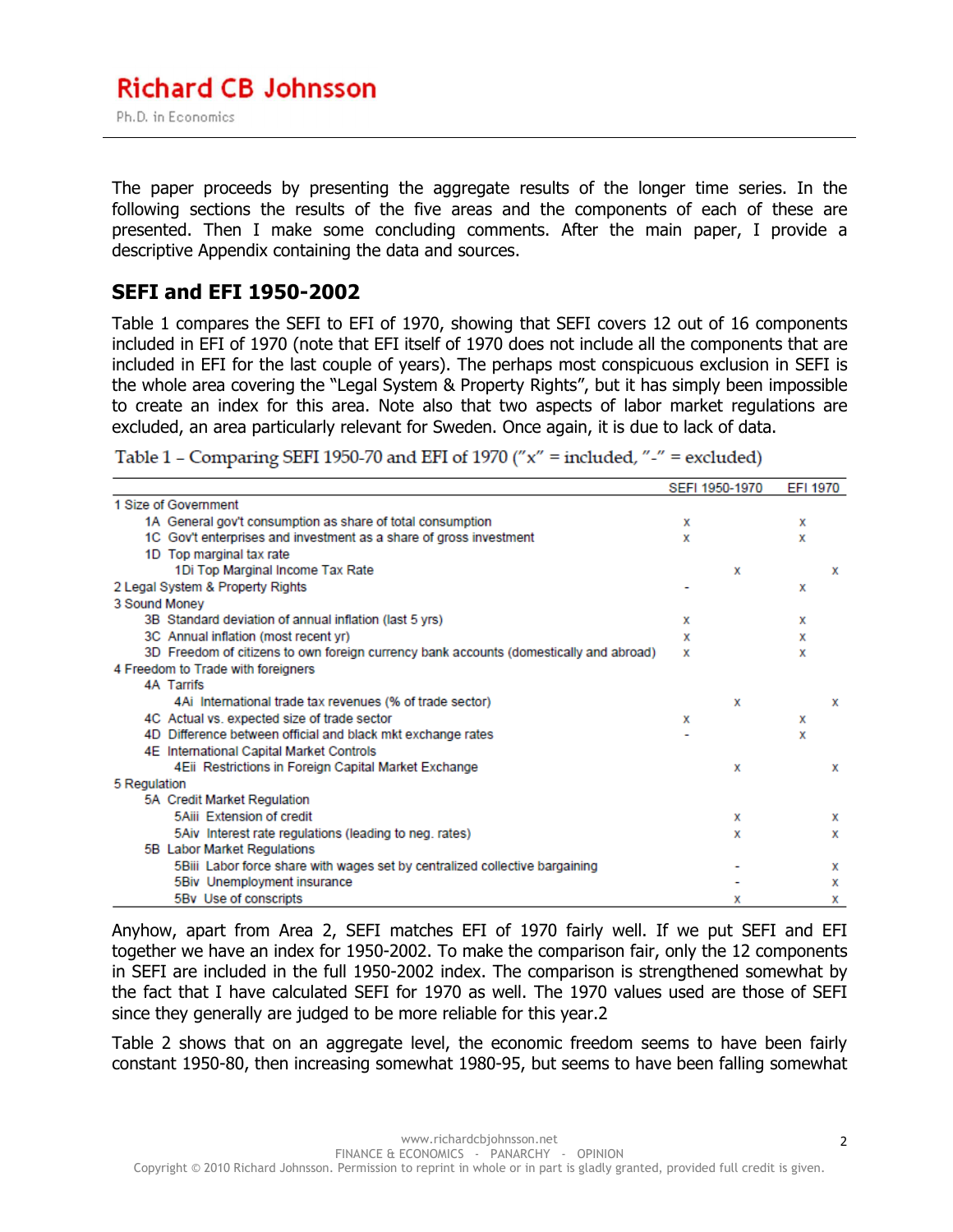Ph.D. in Economics

since 1995. The overall level is, however, rather moderate (by "moderate" I refer to the middle range of the 0-10 scale).



Table 2 - Economic Freedom in Sweden, 1950-2002 (SEFI 1950-70 and EFI thereafter)

Remark: The table is based on the 12 components included in SEFI. Sources: 1950-70, own compilation of various sources. For 1975-2002, see Gwartney & Lawson (2004).

This is perhaps an interesting result, but it is not as clear-cut when the five underlying areas are viewed separately, as in Table 3.

We then can observe that the indices of the separate areas not at all have followed the same pattern over time. They all started at a moderate level in 1950 but have since then diverged. The economic freedom has fallen in some aspects while it at the same time has risen in other. It has not been unusual for changes in one direction to be followed by changes in the other direction. Et cetera. This turns out to hold also of the underlying components to the separate areas.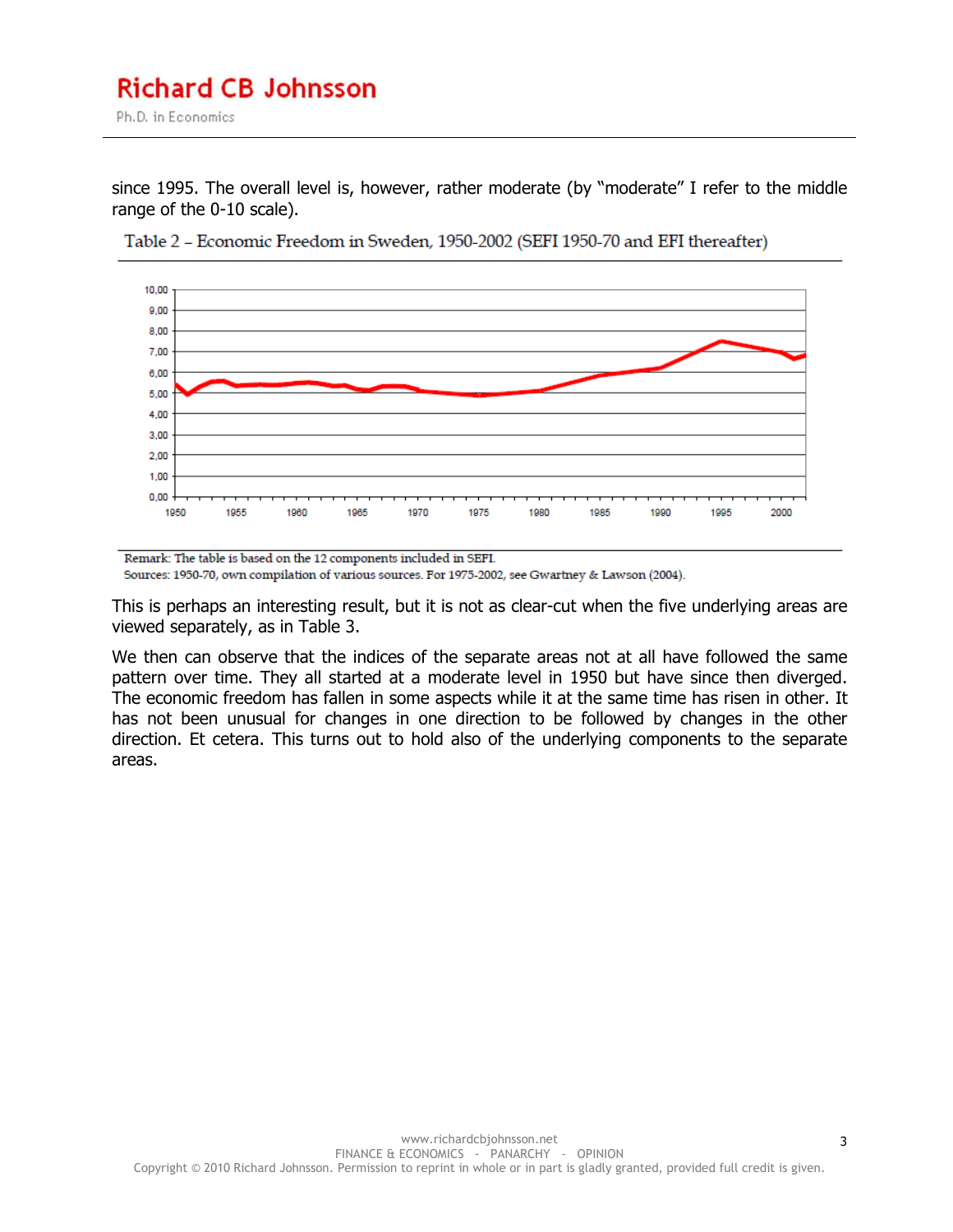Ph.D. in Economics





Remark: The table is based on the 12 components included in SEFI. Sources: 1950-70, own compilation of various sources. For 1975-2002, see Gwartney & Lawson (2004).

## **Area 1 – Size of Government 1950-2002**

Gwartney & Lawson (2003) describe this area in the following way:

"Area 1 indicate[s] the extent to which countries rely on individual choice and markets rather than the political process to allocate resources, and goods and services. When government spending increases relative to spending by individuals, households, and businesses, government decision-making is substituted for personal choice and economic freedom is reduced."

A higher degree of government intervention thus implies a lower index. Table 4 shows the index for 1950-2002 (the graph was also shown in Table 3), suggesting that this aspect of economic freedom was moderate in 1950. During the years up to 1980, there was a persistent decline in the economic freedom as the size of government grew. During the 1980-1995 period the index increased slightly, but since then the development has reversed somewhat. The overall level is still considerably lower than the already moderate level of 1950.

In SEFI there are three underlying components to this category, exactly as in EFI of 1970. These are shown in Table 5. Each of the components has equal weight in the Area 1 index.

The first component (1A) measures the government share of the overall expenses on consumption. In 1950, the level of economic freedom was in no way high in this respect and there is a considerable decrease in the level up to 1980, when it rose slightly for a number of years. After 1995 the index has fallen again. The overall level today is generally much lower than the 1950 level and even significantly lower than the 1970 level.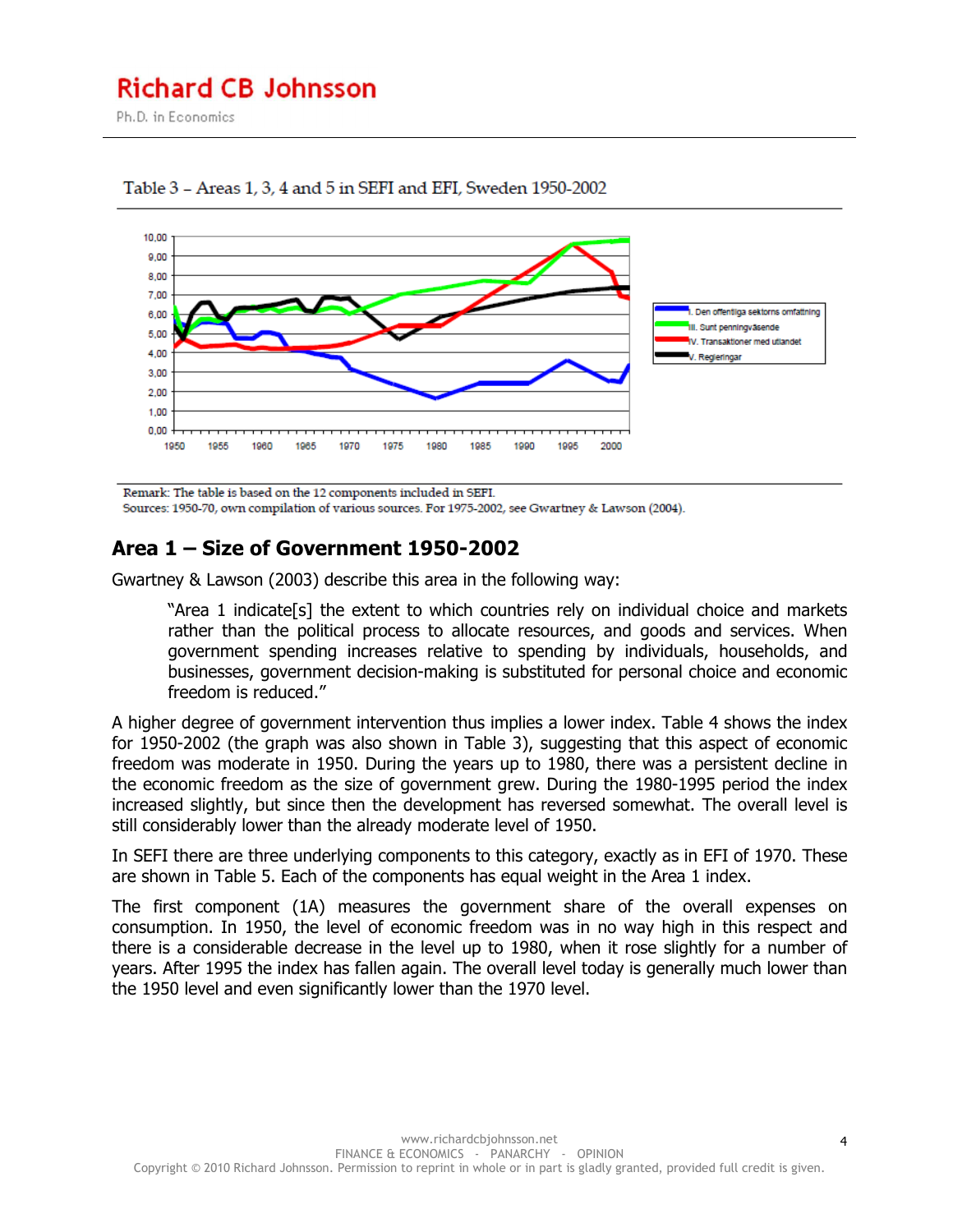Ph.D. in Economics





Remark: The table is based on the 12 components included in SEFI. Sources: 1950-70, own compilation of various sources. For 1975-2002, see Gwartney & Lawson (2004).

When it comes to the second component (1C), the decline is not as sharp. This component measures the government and government enterprises' share of overall expenses on investments. The decline in economic freedom followed from previous high levels to a moderate level. The bottom was hit in the 1970's and has since then settled on a higher but still moderate level. 3



Table 5 - SEFI components in "Area 1 Size of Government", Sweden 1950-2002

Remark 1: Area 1A - General government consumption spending as a percentage of total consumption, Area 1C - Government enterprises and investment as a percentage of total investment, Area 1Di - Top marginal income tax rate (and income threshold at which it applies). Remark 2: The table is based on the 12 components included in SEFI.

Sources: 1950-70, own compilation of various sources. For 1975-2002, see Gwartney & Lawson (2004).

The final component measures the relation of marginal tax rates to economic freedom. The marginal taxes have been very high all through the period, judging by the fact that the index only reaches up to a value of 3 at best. 4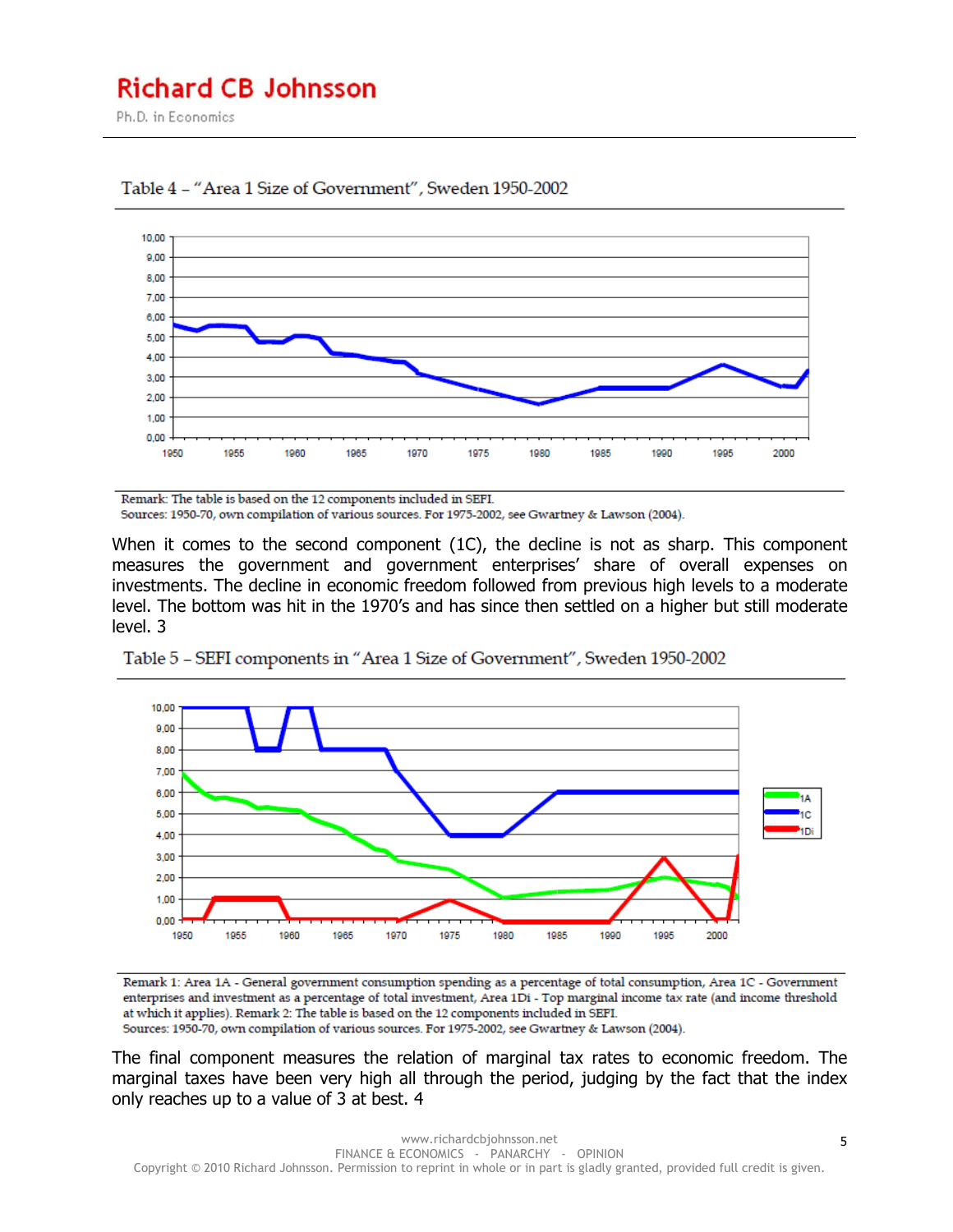## **Area 3 – Access to Sound Money 1950-2002**

Gwartney & Lawson (2003) describe this area in the following way:

"Money oils the wheels of exchange. An absence of sound money undermines gains from trade. [I]nflation is a monetary phenomenon, caused by too much money chasing too few goods. […] Sound money is essential to protect property rights and, thus, economic freedom. Inflation erodes the value of property held in monetary instruments."

Table 6 shows the index for 1950-2002 (the graph was also shown in Table 3). It turns out that the economic freedom in this regard was quite stable at a moderate level between 1950-1970. Since then there has been a steady increase up to the high level of the 2002 index.



Table 6 - "Area 3 Access to Sound Money", Sweden 1950-2002

Remark: The table is based on the 12 components included in SEFI.

Sources: 1950-70, own compilation of various sources. For 1975-2002, see Gwartney & Lawson (2004).

In SEFI there are three underlying components to this category, exactly as in EFI of 1970. These are shown in Table 7. Each of the components has equal weight in the Area 3 index.

The first component (3B) measures the variability of the consumer prices, where a greater variability implies a lower index and a lower amount of economic freedom. Except for some years at the beginning of the 1950's, the economic freedom has in this regard been high all through the period.

The second component (3C) measures the change in consumer prices during the last couple of years, i.e. more or less the inflation. High inflation implies a low index and low economic freedom. The index shows a considerable decline during the first half of the 1950's but the rose to quite high levels of economic freedom. In the late 1960's the index fell again and maintained at a lower level until the 1990's, when it once again reached high levels.

It is in the third component (3D) that we see a really significant change. This component measures the possibility fore individuals to own foreign currencies, at home or abroad. The economic freedom was in this regard seriously limited during 1950-70 but has since then been increasing in steps. According to the index, since 1995 it receives the highest possible score.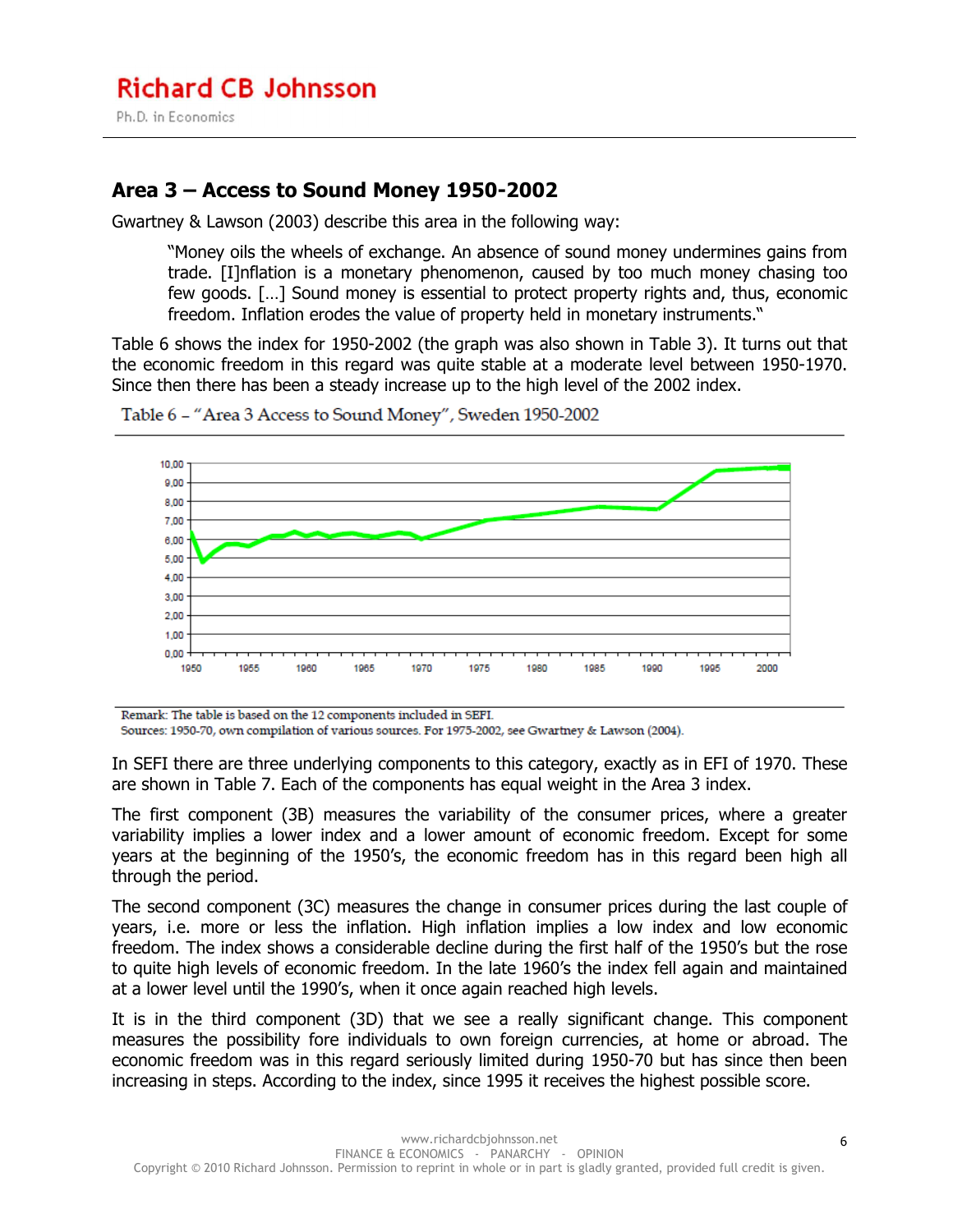Ph.D. in Economics



Table 7 - SEFI components in "Area 3 Access to Sound Money", Sweden 1950-2002

Remark 1: Area 3B - Standard inflation variability during the last five years, Area 3C - Recent inflation rate, Area 3D - Freedom to own foreign currency bank accounts domestically and abroad. Remark 2: The table is based on the 12 components included in SEFI.

Sources: 1950-70, own compilation of various sources. For 1975-2002, see Gwartney & Lawson (2004).

#### **Area 4 - Freedom to Exchange with Foreigners 1950-2002**

Gwartney & Lawson (2003) describe this area in the following way:

"[F]reedom of exchange across national boundaries is a key ingredient of economic freedom. The vast majority of our current goods and services are now either produced abroad or contain resources supplied from abroad. Of course, exchange is a positive-sum activity. Both trading partners gain and the pursuit of the gain provides the motivation for the exchange. Thus, freedom to exchange with foreigners also contributes substantially to our modern living standards."

Table 8 shows the index for 1950-2002 (the graph was also shown in Table 3). The economic freedom in this respect was relatively moderate up to about 1980. Then it increased significantly up to 1995, but has since then fallen back again. The overall level in 2002 was still higher than during the initial 1950-80 period.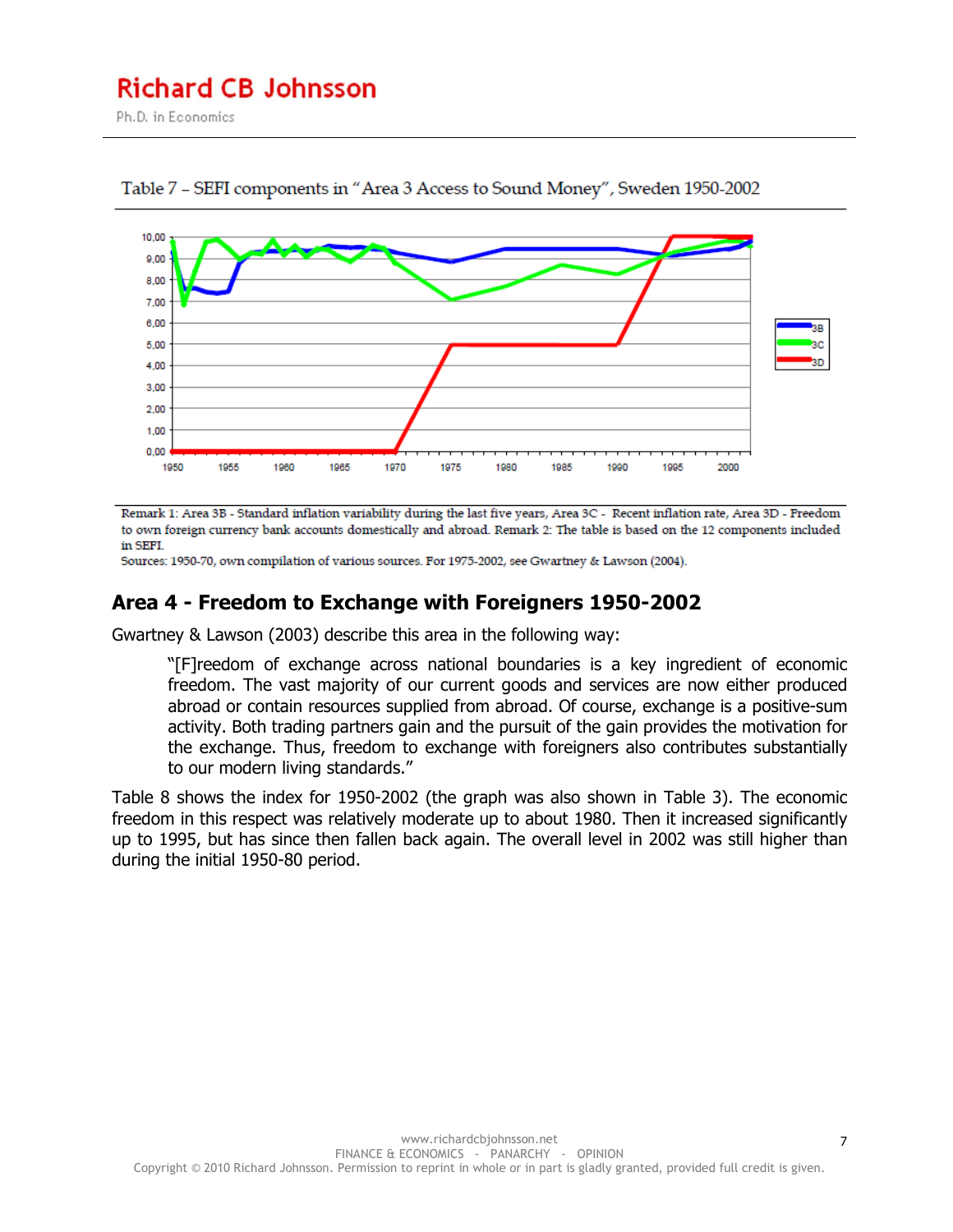Ph.D. in Economics



Table 8 - "Area 4 Freedom to Exchange with Foreigners", Sweden 1950-2002

Remark: The table is based on the 12 components included in SEFI.

Sources: 1950-70, own compilation of various sources. For 1975-2002, see Gwartney & Lawson (2004).

In SEFI there are three underlying components to this category, while in EFI of 1970 there are four. These three are shown in Table 9. Each of the components has equal weight in the Area 4 index.

The first component (4Ai) measures barriers to international trade by relating the government levy of tariffs in relation to the overall foreign trade. The level of economic freedom has been increasing throughout the period, from an already relatively high level in 1950.

The second component (4C) measure the foreign trade in relation to what could be expected from a country with its particular characteristics. Larger actual foreign trade than expected implies a higher index and higher economic freedom. It turns out Sweden's foreign trade was relatively moderate during 1950-90 compared to what might be expected. Then suddenly the trade was considerably higher that what might be expected, only to fall back again in 2001. The level in 2002 was not considerably higher then during the initial phase 1950-90. The economic freedom in this regard is back at moderate levels.

The third component (4Eiii) measures the economic freedom of the citizens to trade with foreigners on the international capital markets. In this aspect, the economic freedom was seriously limited for a long time. From 1970 and onwards, these restrictions were lessened and in 1990 the index finally reached the highest level of economic freedom. However, since 1995, new restrictions have been introduced so that the index is now at moderate level. Still the moderate level is higher than the levels of the 1950-70 period.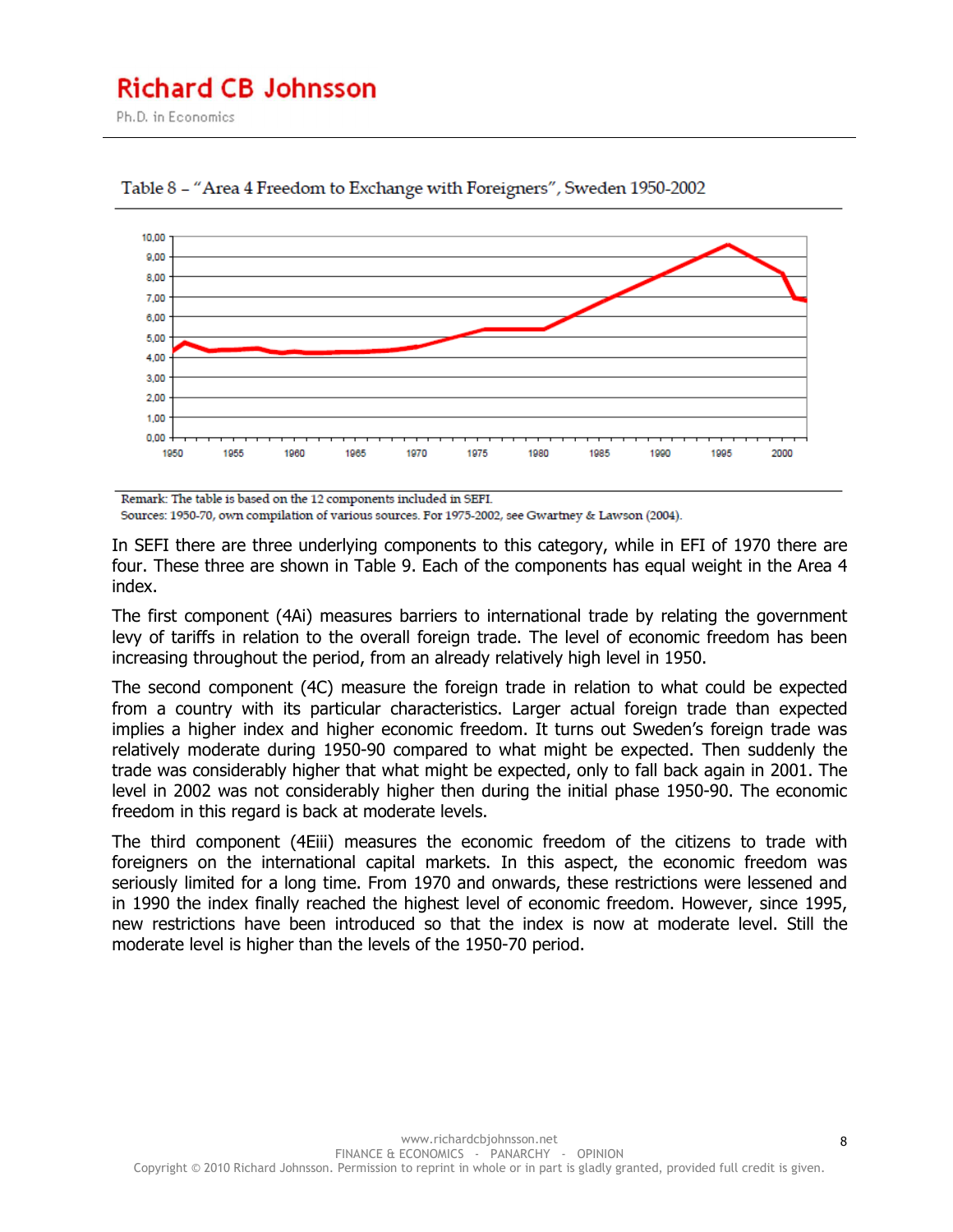Ph.D. in Economics



Table 9 - SEFI components in "Area 4 Freedom to Exchange with Foreigners", Sweden 1950-2002

Remark 1: Area 4Ai - Revenue from taxes on international trade as a percentage of exports plus imports, Area 4C - Actual size of trade sector compared to expected size, Area 4Eii - Restrictions in Foreign Capital Market Exchange/Index of capital controls among 13 IMF categories Remark 2: The table is based on the 12 components included in SEFI. Sources: 1950-70, own compilation of various sources. For 1975-2002, see Gwartney & Lawson (2004).

## **Area 5 - Regulations 1950-2002**

Gwartney & Lawson (2003) describe this area in the following way:

"When regulations restrict entry into markets and interfere with the freedom to engage in voluntary exchange, they reduce economic freedom. The final area of the index focuses on this topic. […] Regulatory restraints that limit the freedom of exchange in credit, labor, and product markets are included in the index."

Table 10 shows the index for 1950-2002 (the graph was also shown in Table 3). During the 1950's and 1960's, there seems to have been an upward trend, although still at a rather moderate level. During the 1970's there was a sharp drop in this aspect of economic freedom. The bottom was reached in the middle of the 1970's and since then there has been a clear upward trend. The level is higher at the end of the 1950-2002 period than at the beginning, but still not much higher than earlier moderate levels.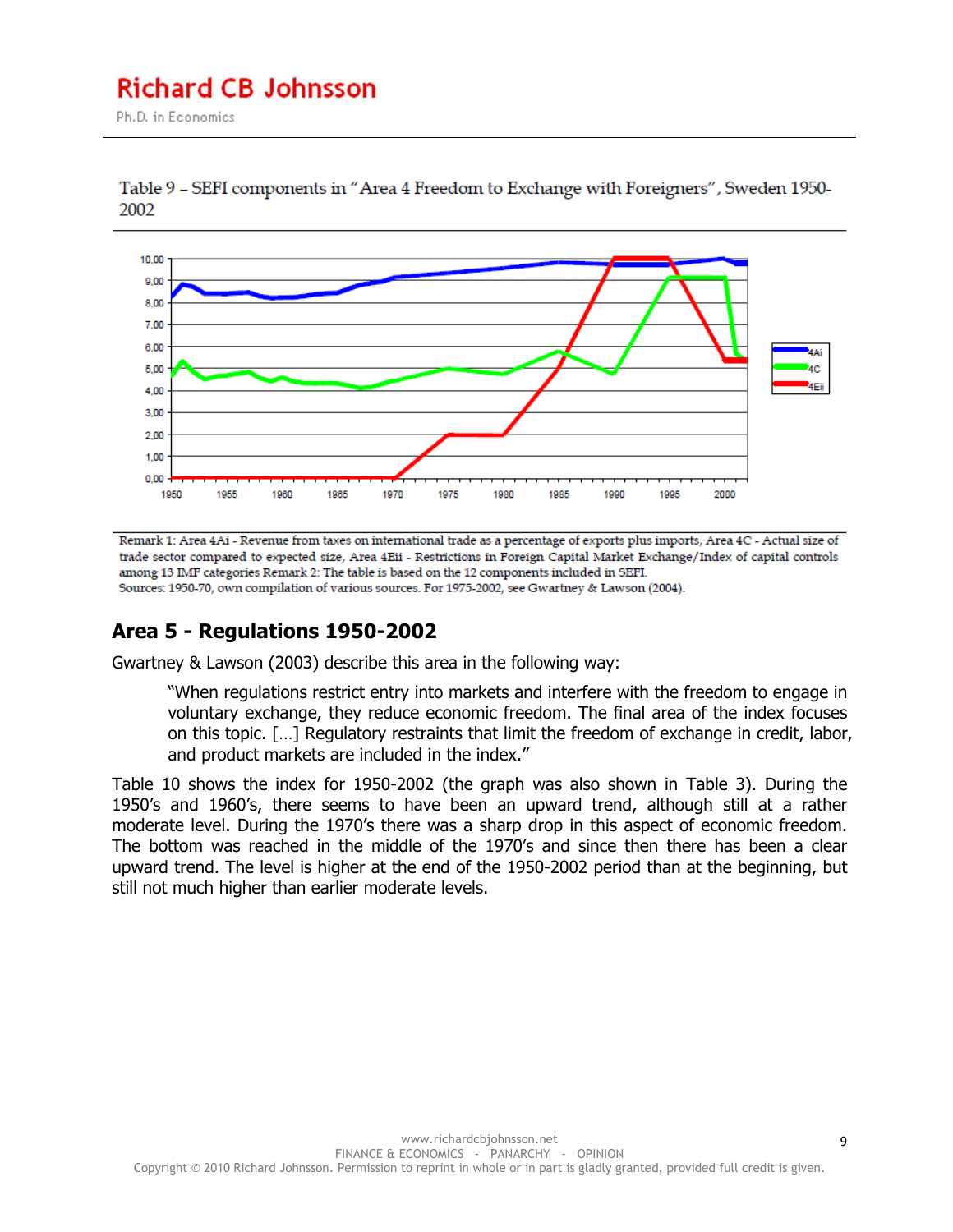Ph.D. in Economics



Table 10 - "Area 5 Regulations", Sweden 1950-2002

Remark: The table is based on the 12 components included in SEFI. Sources: 1950-70, own compilation of various sources. For 1975-2002, see Gwartney & Lawson (2004).

In SEFI there are three underlying components to this category, while in EFI of 1970 there are five. These three are shown in Table 11. The components do not have equal weight in the Area 5 index. Instead, components 5Aiii and 5Aiv have equal weight and these two when weighted together then have equal weight as component 5Bv.



Table 11 - SEFI components in "Area 5 Regulations", Sweden 1950-2002

Remark 1: Area 5Aiii - Extension of credit, Area 5Aiv - Interest rate regulations (leading to neg. rates), Area 5Bv - Use of conscripts to obtain military personnel. Remark 2: The table is based on the 12 components included in SEFI. Sources: 1950-70, own compilation of various sources. For 1975-2002, see Gwartney & Lawson (2004).

The first component (5Aiii) measures the share of overall credit that is used by the private sector. A higher share implies higher economic freedom. The overall level of the index has been at a moderate level through most of the period. The government intervention in credit has come in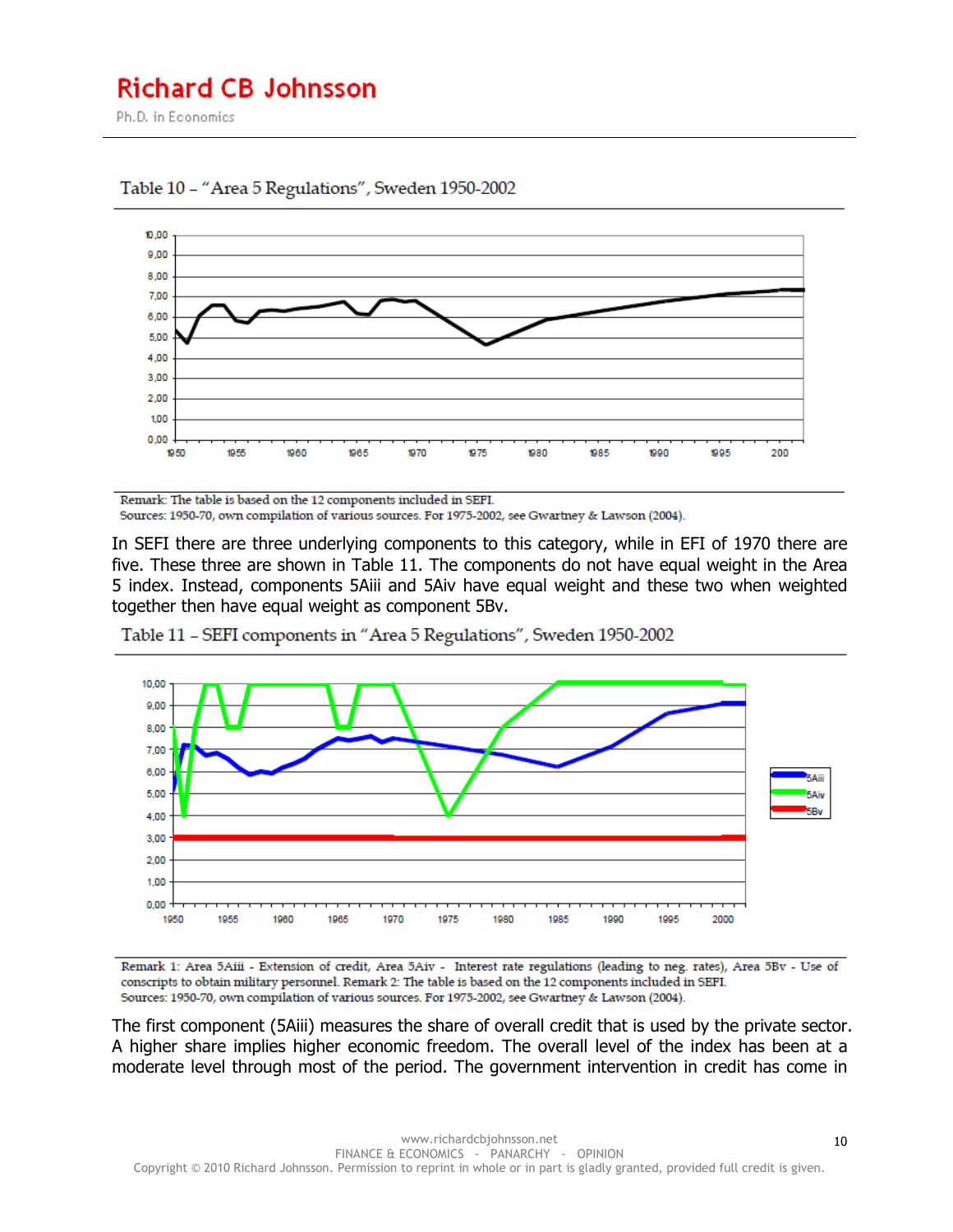waves with bottoms in the early 1950's, the late 1950's and the middle of the 1980's. Since then, the index has reached relatively high levels.

The second component (5Aiv) measures government intervention in interest rate determination. A too low official rate could for example lead to a negative real rate and in this way create problems and limit the economic freedom. The variations in this aspect of economic freedom have been rather high. From a relatively high level in 1950, the index fell sharply, only to return to a high level after a couple of years. Then it oscillated at high level until 1970 when there was a sharp drop down to quite low levels in the middle of the 1970's. Since then there the index has been increasing again and after 1985 been stable at a high level.

The third component (5Bv) measures government intervention in the labor market via the use of conscripts to obtain military personnel. The length of the compulsory military service has varied during the period, but not enough to produce changes in the index. The level of economic freedom in this regard is rather low due to the length of the service. It should be noted that all through the period, the military service has been conducted when Sweden was in peace with other countries.

### **Concluding comments**

According to SEFI and EFI, the economic freedom has been relatively stable at a moderate level during 1950-80. Then it increased slightly only to fall back somewhat since 1995. However, by looking at the underlying areas and components, a richer picture emerges.

There is one area that indicates less economic freedom, namely "Area 1 Size of Government". From an already moderate level, the economic freedom fell during the 1950's through 1970's. The government share of both consumption and investment grew significantly. The marginal taxes were very high during the whole period. The overall level has stabilized at a level still considerably lower than the already moderate level of 1950.

The reasons for the slight decline in economic freedom since 1995 is to be found by a decline of the index in three components; (1) the government share of total consumption is up, (2) the expected trade is down and (3) the possibilities to trade with foreigners via the international capital markets has become more restricted.

Despite the fact that there has been a trend towards a higher degree of economic freedom in several areas and components, there is only one case where the economic freedom has been increasing considerably from an earlier low level of economic freedom, namely when it comes to the less restricted foreign capital market exchange (i.e. possibilities to own foreign currencies, at home and abroad).

It is easy to fall for the temptation to make large inferences from the time series presented in this paper. However, we must keep in mind the problems associated with this kind of quantification and that important aspects of economic freedom have been left out. For example, important aspects of labor market and business regulation have been left out, aspects in which the economic freedom might diverge from the overall picture. The complete area covering the legal system and protection of property rights has also been left out.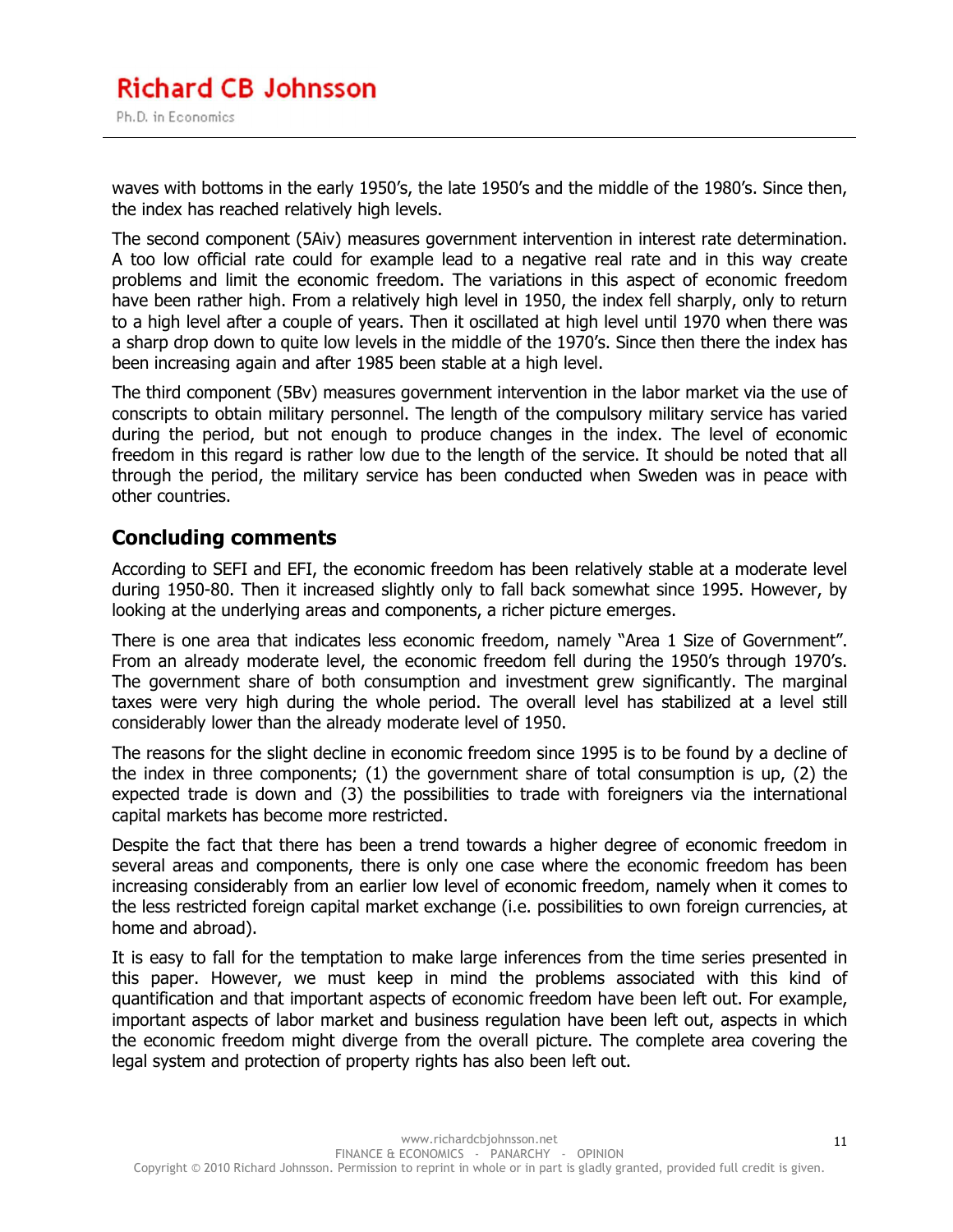Nevertheless, the SEFI does add some new information about the development of economic freedom in Sweden. Where could we before read about the waves of government intervention in the credit market, or that the marginal taxes have been so high for so long? The time series could also be compared to the findings made by Krantz (2004) that Swedish GDP growth was exceptionally high 1890-50, but that it was already around 1950 that we started to loose ground to other industrialized countries, and that this development was reinforced after 1970. The SEFI also gives an historical background to the discussions about large liberalizations of the economy, a discussion that seems to be seriously mistaken since the level of economic freedom is still the same as the moderate level of 1950.

#### **References**

Berggren, N. (2003): "The Benefits of Economic Freedom: A Survey", The Independent Review, Vol. 8, No. 2, 193-211.

Gwartney, J.G. & Lawson, R.A. (2003): Economic Freedom of the World: 2003 Annual Report, Vancouver, The Fraser Institute.

Gwartney, J.G. & Lawson, R.A. (2004): Economic Freedom of the World: 2004 Annual Report, Vancouver, The Fraser Institute.

Johnsson, R. (2004): "Taxation and Domestic Free Trade", Working Paper no. 40, The Ratio Institute. Available on-line at http://swopec.hhs.se/ratioi/abs/ratioi0040.htm.

Krantz, O. (2004): "Economic growth and economic policy in the 20th century: a comparative perspective", Working Paper no. 32, The Ratio Institute. Available on-line at http://swopec.hhs.se/ratioi/abs/ratioi0032.htm.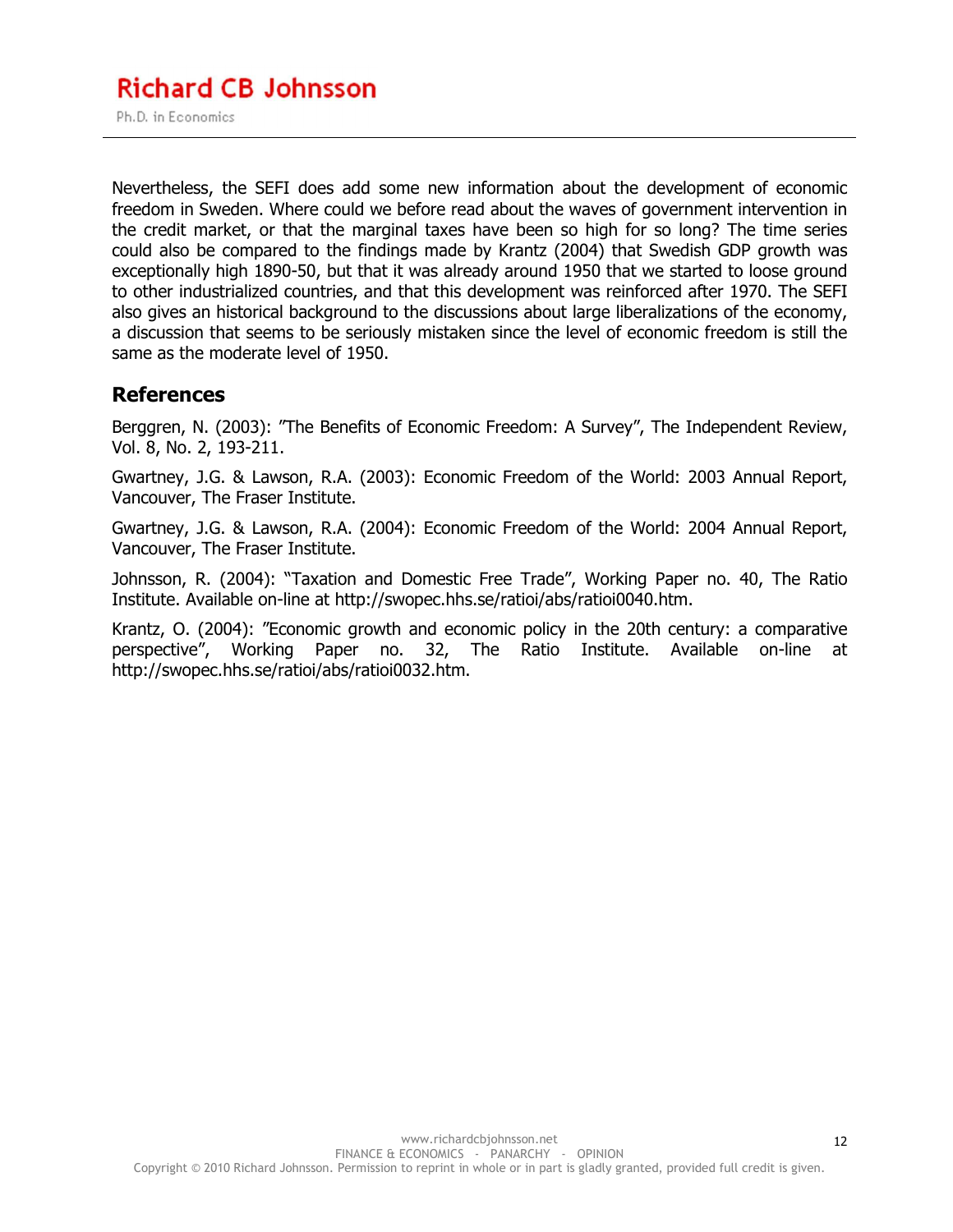## **Appendix – Swedish Economic Freedom Index 1950-70**

When calculating SEFI, the sources and explanations found in Gwartney & Lawson (2003) have been followed to the largest extent possible. Therefore, I focus on any deviances. I will start by comparing the areas and components included in SEFI and EFI. Then I display the values of indices and data, and finally there is a record of the sources used. Questions could be directed to Richard C.B. Johnsson at richardcbjohnsson@tiscali.se. The raw data files could be obtained in xl-format upon request. An English summary of the preceding text is found at http://home.tiscali.se/amagi/.

## **Part 1 – Comparison of SEFI and EFI**

Table A1 shows that SEFI covers most of the aspects of economic freedom that EFI covers in 1970. The largest omission is "Area 2 Legal System & Property Rights". The other omissions are components "4D Difference between official and black mkt exchange rates", "5Biii Labor force share with wages set by centralized collective bargaining" and "5Biv Unemployment insurance".

Table A1 - Comparison of SEFI 1950-70 and EFI for 1970 ("x" = included, "-" = excluded)

|                                                                                        | <b>SEFI</b><br>1950-1970 | EFI<br>1970 |   |
|----------------------------------------------------------------------------------------|--------------------------|-------------|---|
| 1 Size of Government                                                                   | x                        | x           |   |
| 1A General gov't consumption as share of total consumption                             | x                        | x           |   |
| 1B Transfers and subsidies as a share of GDP                                           |                          |             |   |
| 1C Gov't enterprises and investment as a share of gross investment                     | x                        | x           |   |
| 1D Top marginal tax rate                                                               | x                        | x           |   |
| 1Di Top Marginal Income Tax Rate                                                       |                          | x           | x |
| 1Dii Top Marginal Income and Payroll Tax Rate                                          |                          |             |   |
| 2 Legal System & Property Rights                                                       |                          | x           |   |
| 2A Judiciary independence                                                              |                          |             |   |
| 2B Impartial courts                                                                    |                          |             |   |
| 2C Protection of intellectual property                                                 |                          |             |   |
| 2D Military in Politics                                                                |                          |             |   |
| 2E Law and Order                                                                       |                          |             |   |
| 3 Sound Money                                                                          | x                        | x           |   |
| 3A Avg. growth of money (last 5 yrs) minus growth of real GDP (last 10 yrs)            |                          |             |   |
| 3B Standard deviation of annual inflation (last 5 yrs)                                 | x                        | x           |   |
| 3C Annual inflation (most recent yr)                                                   | x                        | x           |   |
| 3D Freedom of citizens to own foreign currency bank accounts (domestically and abroad) | x                        | x           |   |

13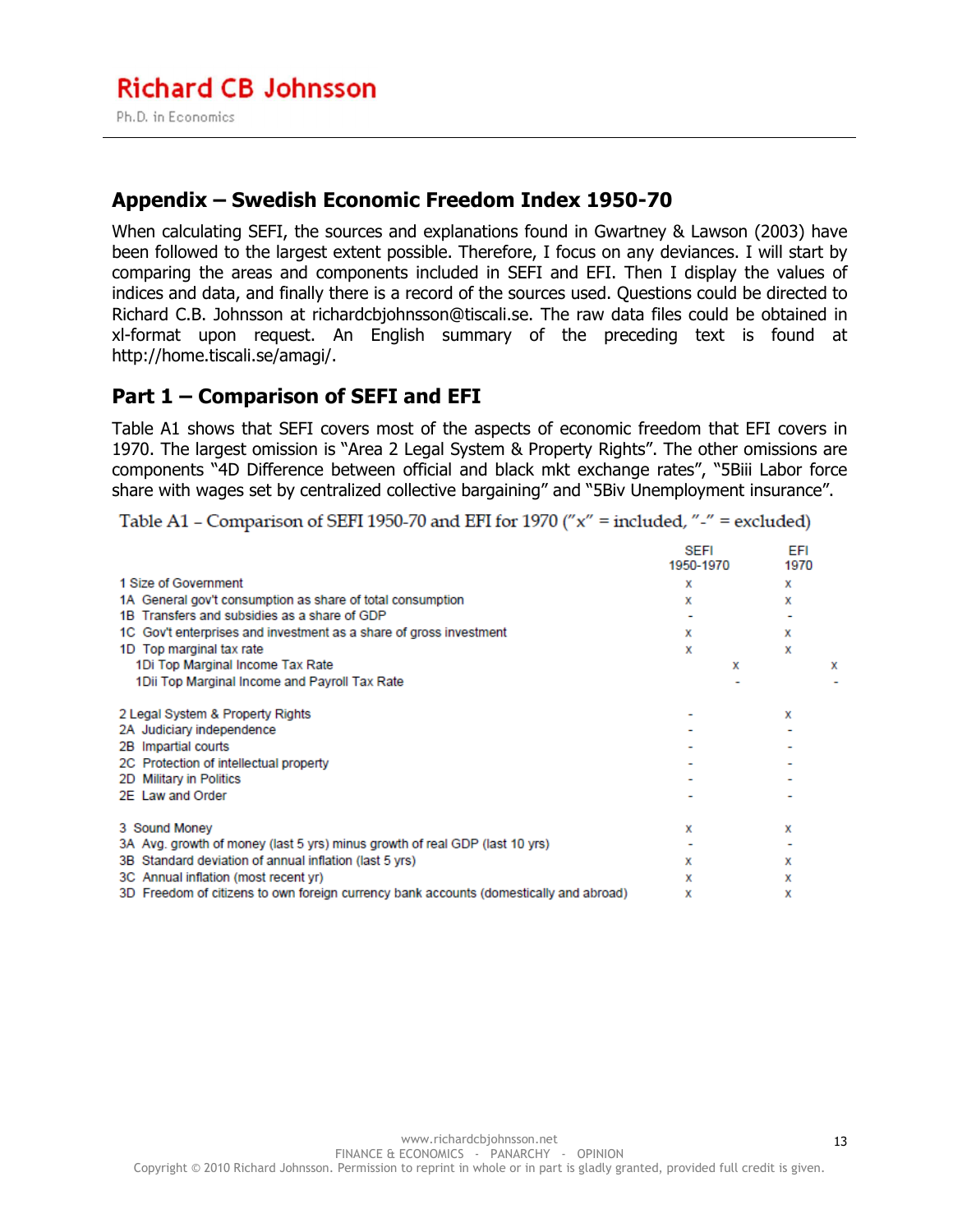Ph.D. in Economics

#### Table  $A1 - (cont.)$

|                                                                                              | <b>SEFI</b><br>1950-1970 |   | <b>EFI</b><br>1970 |   |
|----------------------------------------------------------------------------------------------|--------------------------|---|--------------------|---|
| 4 Freedom to Trade with foreigners                                                           | х                        |   | x                  |   |
| <b>4A Tariffs</b>                                                                            | х                        |   | x                  |   |
| 4Ai International trade tax revenues (% of trade sector)                                     |                          | х |                    | х |
| 4Aii Mean tariff rate                                                                        |                          |   |                    |   |
| 4Aiii Standard deviation of tariff rates                                                     |                          |   |                    |   |
| 4B Regulatory Trade Barriers                                                                 |                          |   |                    |   |
| 4Bi Hidden import barriers                                                                   |                          |   |                    |   |
| 4Bii Costs of importing                                                                      |                          |   |                    |   |
| 4C Actual vs. expected size of trade sector                                                  | х                        |   | x                  |   |
| 4D Difference between official and black mkt exchange rates                                  |                          |   | x                  |   |
| 4E International Capital Market Controls                                                     | х                        |   | x                  |   |
| 4Ei Access of Citizens to foreign capital markets/foreign access to domestic capital markets |                          |   |                    |   |
| 4Eii Restrictions in Foreign Capital Market Exchange/Index of capital controls among 13 IMF  |                          |   |                    |   |
| categories                                                                                   |                          | x |                    | x |
| 5 Regulation                                                                                 | х                        |   | х                  |   |
| 5A Credit Market Regulation                                                                  | x                        |   | x                  |   |
| 5Ai Ownership of banks                                                                       |                          |   |                    |   |
| 5Aii Competition in domestic banking                                                         |                          |   |                    |   |
| 5Aiii Extension of credit                                                                    |                          | x |                    | х |
| 5Aiv Interest rate regulations (leading to neg. rates)                                       |                          | x |                    | х |
| 5Ay Interest rate controls                                                                   |                          |   |                    |   |
| 5B Labor Market Regulations                                                                  | х                        |   | x                  |   |
| 5Bi Impact of minimum wage                                                                   |                          |   |                    |   |
| 5Bii Hiring and firing practices                                                             |                          |   |                    |   |
| 5Biii Labor force share with wages set by centralized collective bargaining                  |                          |   |                    | х |
| 5Biv Unemployment insurance                                                                  |                          |   |                    | х |
| 5By Use of conscripts                                                                        |                          | x |                    | x |
| 5C Business Regulations                                                                      |                          |   |                    |   |
| 5Ci Price controls                                                                           |                          |   |                    |   |
| 5Cii Administrative Conditions/Entry of New Business                                         |                          |   |                    |   |
| 5Ciii Time with government bureaucracy                                                       |                          |   |                    |   |
| 5Civ Starting a new business                                                                 |                          |   |                    |   |
| 5Cv Irregular payments                                                                       |                          |   |                    |   |

Table A2 provides the values for all areas and components in SEFI 1950-70 as well as EFI 1970- 2002. Note that the values for the areas and the overall index differs somewhat from the graphs presented in the main text above. The reason is that the graphs are based on the 12 components included in SEFI.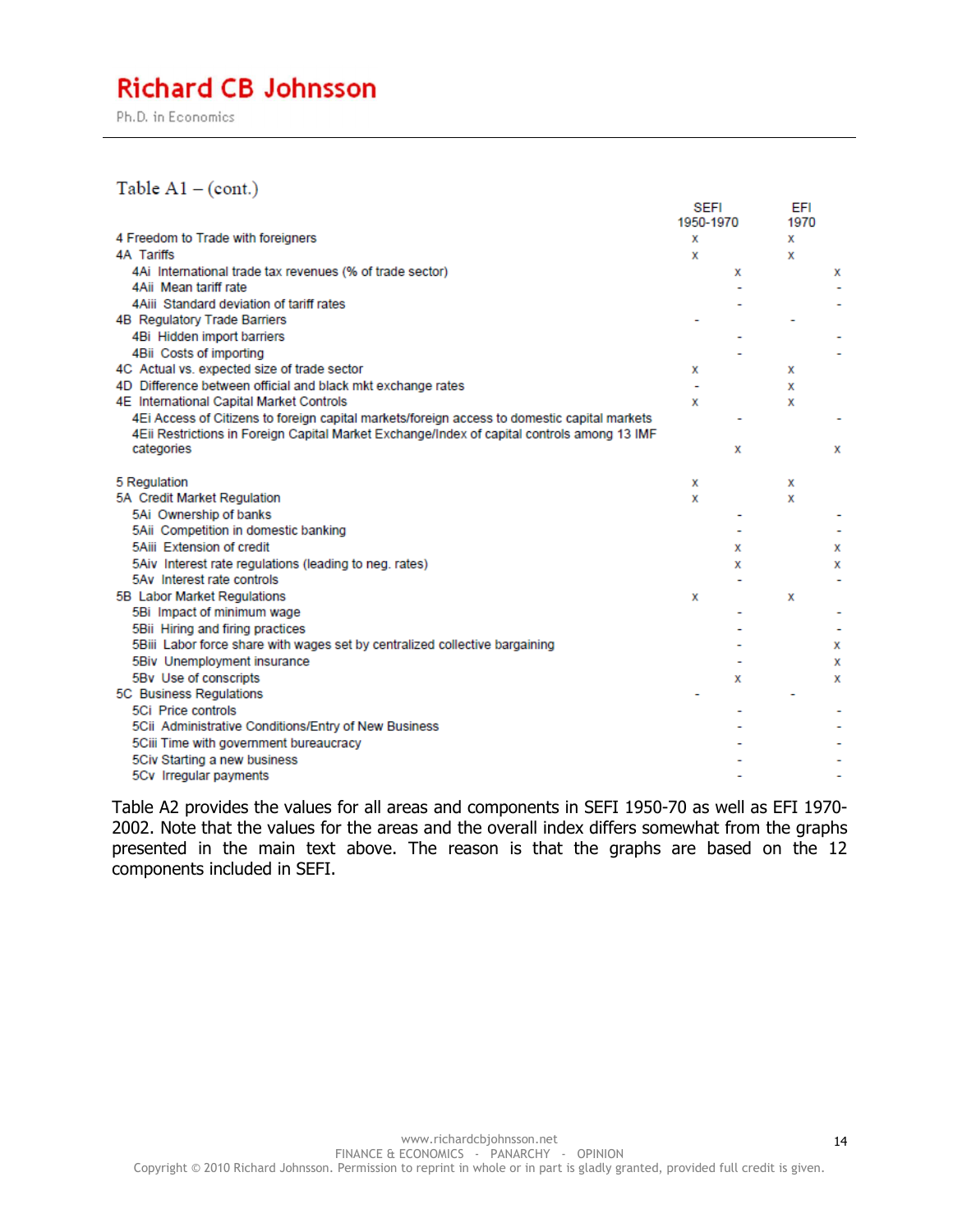Ph.D. in Economics

#### Table A2-SEFI 1950-70 and EFI 1970-2002

|                     | <b>1A</b> | 1B  | 1C                                  | 1D        |      | 1Di 1Di | Area 1 2A     |      | 2B   | 2C   | 2D                      | 2E    | Area 2 | 3A                   | $-3B$          | 3C                      |                 | 3D Area 3 |           | 4A 4Ai 4Aii 4Aii                                                        |               |                     | $-4B$     | 4Bi | 4Bii | 4C.                  | 4D               | 4E   | 4E1         |       | 4Eii Area 4 |
|---------------------|-----------|-----|-------------------------------------|-----------|------|---------|---------------|------|------|------|-------------------------|-------|--------|----------------------|----------------|-------------------------|-----------------|-----------|-----------|-------------------------------------------------------------------------|---------------|---------------------|-----------|-----|------|----------------------|------------------|------|-------------|-------|-------------|
|                     |           |     | Index Index Index Index Index Index |           |      |         | Index         |      |      |      | Index Index Index Index | Index | index  |                      |                | Index Index Index Index |                 | Index     |           | Index Index Index Index Index Index Index Index Index Index Index Index |               |                     |           |     |      |                      |                  |      |             |       | Index       |
| 1950 6,87           |           |     | n/a 10,00 n/a                       |           | 0.00 | nia     | 5.62          | nia  | nia  | n/a  | n/a                     | n/a   | nía    | n/a                  |                | 9,29 9,76               | 0.00            | 6,35      | 8,27      | 8.27                                                                    | n/a           | n/a                 | n/a       | n/a | n/a  | 4,67                 | n/a              | 0.00 | n/a         | 0.00  | 4.31        |
| 1951 6.37           |           |     | n/a 10.00 n/a                       |           | 0.00 | n/a     | 5.46          | n/a  | n/a  | n/a  | -n/a                    | n/a   | nía    | n/a                  | 7.57           | 6.84                    | 0.00            | 4.80      | 8.83      | 8.83                                                                    | n/a           | n/a                 | n/a       | n/a | n/a  | 5.34                 | n/a              | 0.00 | n/a         | 0.00  | 4.72        |
| 1952 5,95           |           |     | n/a 10,00 n/a                       |           | 0.00 | nia     | 5.32          | n/a  | n/a  | nia  | n/a                     | n/a   | nia    | n/a                  |                | 7.61 8.40               | 0.00            | 5.34      | 8.71      | 8.71                                                                    | n/a           | n/a                 | n/a       | n/a | n/a  | 4.84                 | n/a              | 0.00 | n/a         | 0.00  | 4.51        |
| 1953 5.70           |           |     | n/a 10,00 n/a                       |           | 1.00 | nia     | 5.57          | n/a  | n/a  | n/a  | n/a                     | n/a   | n/a    | n/a                  |                | 7.43 9.76               | 0.00            | 5.73      |           | 8.41 8.41                                                               | n/a           | n/a                 | n/a       | n/a | n/a  | 4,50                 | n/a              | 0.00 | n/a         | 0.00  | 4.30        |
| 1954 5,75           |           |     | n/a 10.00                           | na        | 1.00 | nía     | 5.58          | n/a  | n/a  | n/a  | n/a                     | n/a   | nía    | n/a                  |                | 7.37 9.88               | 0.00            | 5.75      | 8.41 8.41 |                                                                         | n/a           | n/a                 | n/a       | nia | n/a  | 4.64                 | n/a              | 0.00 | n/a         | 0.00  | 4.35        |
| 1955 5.64           |           | n/a | 10:00                               | n/a       | 1.00 | n/a     | 5.55          | n/a  | n/a  | nia  | n/a                     | n/a   | n/a    | n/a                  | 7.45           | 9.46                    | 0.00            | 5.64      | 8.40      | 8.40                                                                    | Na            | n/a                 | n/a       | nia | n/a  | 4.68                 | n/a              | 0.00 | n/a         | 0.00  | 4.36        |
| 1956 5.53           |           | n/a | 10.00                               | n/a       | 1.00 | nia     | 5.51          | n/a  | n/a  | n/a  | n/a                     | n/a   | rua.   | n/a                  | 8.78           | 8.96                    | 0.00            | 5.91      | 8,44      | 8.44                                                                    | n/a           | n/a                 | n/a       | nra | n/a  | 4.77                 | n/a              | 0.00 | n/a         | 0.00  | 4.40        |
| 1957 5,26           |           | n/a | 8.00                                | n/a       | 1.00 | nia     | 4.75          | n/a  | n/a  | nia  | n/a                     | n/a   | nía    | nia                  | 9.25           | 9.24                    | 0.00            | 6.16      | 8.46      | 8,46                                                                    | n/a           | n/a                 | n/a       | n/a | nia  | 4,85                 | nia              | 0.00 | n/a         | 0.00  | 4.43        |
| 1958 5.29           |           | n/a | 8.00                                | n/a       | 1.00 | nia     | 4,76          | n'a  | nia  | n/a  | n/a                     | n/a   | nía    | n/a                  |                | 9.31 9.20               | 0.00            | 6.17      | 8,28      | 8.28                                                                    | n/a           | nia                 | n/a       | n/a | n/a  | 4.56                 | nia              | 0.00 | nia         | 0.00  | 4.28        |
| 1959 5.21           |           | n/a | 8.00                                | n/a       | 1.00 | nía     | 4.74          | n/a  | n/a  | na   | :n/a                    | n/a   | nia    | n/a:                 |                | 9.34 9.84               | 0.00            | 6.39      | 8.20      | 8,20                                                                    | n/a           | n/a                 | n/a       | n/a | n/a  | 4.42                 | n/a              | 0.00 | n/a         | 0.00  | 4.21        |
| 1960 5.17           |           | n/a | 10.00                               | n/a       | 0.00 | nia     | 5.06          | n/a  | n/a  | nia  | n/a                     | n/a   | nia    | nia                  |                | $9.34$ $9.16$           | 0.00            | 6.17      | 8.22      | 8.22                                                                    | n/a           | n/a                 | n/a       | nla | n/a  | 4.60                 | n/a              | 0.00 | n/a         | 0.00  | 4,27        |
| 1961 5,13           |           |     | n/a 10,00                           | n/a       | 0.00 | nia     | 5.04          | n/a  | nia  | n/a  | n/a                     | n/a   | n/a    | n/a                  |                | 9.41 9.58               | 0.00            | 6.33      | 8.23      | 8.23                                                                    | n/a           | n/a                 | n/a       | nia | n/a  | 4.41                 | n/a              | 0.00 | n/a         | 0.00  | 4.21        |
| 1962 4.79           |           | n/a | 10.00                               | n/a       | 0.00 | nía     | 4.93          | n/a  | n/a  | n/a  | n/a                     | n/a   | nia    | n/a                  |                | 9.34 9.06               | 0.00            | 6.13      | 8.30      | 8.30                                                                    | n/a           | nia                 | n/a       | n/a | n/a  | 4,34                 | n/a              | 0.00 | n/a         | 0.00  | 4.21        |
| 1963 4.59           |           | n/a | 8.00                                | m/a       | 0.00 | nia     | 4.20          | n/a  | n/a  | n/a  | n/a                     | n/a   | n/a    | n/a.                 | 9.37           | 9.44                    | 0.00            | 6.27      | 8.37      | 8,37                                                                    | n/a           | n/a                 | n/a       | nia | n/a  | 4.32                 | n/a              | 0.00 | n/a         | 0.00  | 4.23        |
| 1964 4.43           |           | n/a | 8.00                                | n/a       | 0.00 | nia     | 4.14          | n/a  | n/a  | n/a  | n/a                     | n/a   | n/a    | n/a                  | 9.57           | 9.40                    | 0.00            | 6.32      | 8.41 8.41 |                                                                         | n/a           | n/a                 | n/a       | n/a | n/a  | 4.34                 | n/a              | 0.00 | n/a         | 0.00  | 4.25        |
| 1965 4.24           |           | nia | 8.00                                | n/a       | 0.00 | nia     | 4.08          | n/a  | n/a  | n/a  | n/a                     | n/a   | nía    | nia                  | 9.53           | 9.06                    | 0.00            | 6.20      | 8.44 8.44 |                                                                         | n/a           | n/a                 | n/a       | n/a | nia  | 4.32                 | nia              | 0.00 | n/a         | 0.00  | 4.25        |
| 1966 3,88           |           | n/a | 8,00                                | n/a       | 0.00 | nia     | 3,96          | nia  | nia  | n/a  | n/a                     | n/a   | nía    | n/a                  |                | 9,50 8,86               | 0.00            | 6.12      | 8,62      | 8.62                                                                    | n/a           | nia                 | n/a       | n/a | n/a  | 4.22                 | n/a              | 0.00 | nia         | 0.00  | 4.28        |
| 1967 3.65           |           | n/a | 8.00                                | n/a       | 0.00 | nia     | 3.88          | n/a  | na   | na   | n/a                     | n/a   | nía    | n/a                  | 9.52 9.20      |                         | 0.00            | 6.24      | 8.79      | 8.79                                                                    | n/a           | n/a                 | n/a       | nia | nia  | 4.11                 | n/a              | 0.00 | n/a         | 0.00  | 4,30        |
| 1968 3.34           |           | n/a | 8.00                                | n/a       | 0.00 | nia     | 3.78          | n/a  | n/a  | nia  | n/a                     | n/a   | nia    | nia:                 | 9.42           | 9.60                    | 0.00            | 6.34      | 8.88      | 8.88                                                                    | n/a           | n/a                 | n/a       | nla | n/a  | 4.15                 | n/a              | 0.00 | n/a         | 0.00  | 4.34        |
| 1969 3.24           |           | nía | 8.00                                | n/a       | 0.00 | nia     | 3.75          | Na   | nia  | n/a  | n/a                     | n/a   | nia    | n/a                  |                | $9.40\ 9.46$            | 0.00            | 6.29      | 8.95      | 8,95                                                                    | n/a           | n/a                 | n/a       | nia | n/a  | 4.29                 | n/a              | 0.00 | n/a         | 0.00  | 4.41        |
| 1970 2.84           |           | n/a | 7.00                                | n/a       | 0.00 | nía     | 3,28          | n/a  | n/a  | n/a  | n/a                     | n/a   | nía    | n/a-                 | 9.28           | 8,78                    | 0.00            | 6.02      | 9.11      | 9.11                                                                    | n/a           | n/a                 | n/a       | n/a | n/a  | 4.44                 | n/a              | 0.00 | n/a         | 0.00  | 4,52        |
| 1970 3.23           |           | n/a | 2.00                                | 2.00      | 2.00 | n/a     | 2.41          | n/a  | n/a  | n/a  | n/a                     | n/a   | 6.47   | n/a                  | 9.42 8.97      |                         | 0.00            | 6.13      | 9.17      | 9.17                                                                    | n/a           | n/a                 | n/a       | n/a | n/a  | 5.37                 | 9.00             | 2.00 | n/a         | 2.00  | 6,38        |
|                     |           |     | 1975 2.42 3.32 4.00 1.00            |           | 1.00 | nia     | 2.69          | n/a  | n/a  | n/a  | na                      | n/a   | 4.42   | 8.60                 | 8.84 7.10      |                         | 5.00            | 7.38      | 8.87      | 9.33                                                                    | 8.40          | n/a                 | n/a       | nra | n/a  | 4.97                 | 9.80             | 2.00 | n/a         | 2.00  | 6.41        |
|                     |           |     | 1980 1,10 3,41 4,00 0,00 0,00       |           |      | nia     | 2,13          | n/a  | n/a  | n/a  | n/a                     | n/a   | 6.61   | 8.26                 | 9.41 7.66      |                         | 5.00            | 7.58      | 9.02      | 9.53                                                                    | 8.50          | n/a                 | n/a       | n/a | nia  | 4,79                 | 9.00             | 2,00 | nia         | 2,00  | 6.20        |
|                     |           |     | 1985 1,39 3,05 6,00 0,00 0,00       |           |      | nia     | 2.61          | nia  | nia  | n/a  | n/a                     | n/a   | 7.41   | 8.90                 | 9,50 8,67      |                         | 5.00            | 8.02      |           | 9.49 9.80                                                               | 9.18          | nia                 | n/a       | n/a | n/a  | 5,82                 | 9.80             | 5.00 | n/a         | 5.00  | 7.53        |
|                     |           |     | 1990 1,49 1,99 6,00 0,00 0.00       |           |      | 0.00    | 2.37          | n/a  | n/a  | n/a  | n/a                     | n/a   | 8.35   |                      | 8.68 9.44 8.23 |                         | 5.00            | 7.84      |           | 8.96 9.73                                                               | $9.06$ $8.08$ |                     | na        | n/a | n/a  |                      | 4.79 10.00 10.00 |      | n/a         | 10.00 | 8.44        |
|                     |           |     | 1995 2.05 0.84 6.00 1.50 3.00       |           |      | 0.00    | 2.60          | 8.82 | 8,88 | 6.57 | 10.00                   | 10.00 | 8.85   | 9.82                 | 9.10 9.27      |                         | 10.00           | 9.55      | 8.68      | 9.73                                                                    | 8.66          | 7.64                | 9.13 9.13 |     | n/a  | 9.13                 | 5.53 9.30        |      | 8,59        | 10.00 | 8.35        |
|                     |           |     | 2000 1.68 3.35 6.00 1.00 2.00 0.00  |           |      |         | 3.01          | 8.68 | 8,35 |      | 8.08 10.00 10.00        |       | 9.02   | 9.72                 |                | 9.42 9.80               | 10.00           | 9.73      | 9.25      | 9,98                                                                    |               | 9.52 8.24 9.15 8.80 |           |     | 9.50 | 9.15                 | 5.97             | 7.22 | $9.05$ 5.38 |       | 8.15        |
| 2001 1.53 3.98 6.00 |           |     |                                     | 0.50 1.00 |      | 0.00    | 3.00          | 7.62 | 7.95 |      | 8.33 9.17 10.00         |       | 8.61   | 9.93                 |                |                         | 9.55 9.80 10.00 | 9.82      |           | 9.16 9.79 9.46 8.24 8.91 8.33                                           |               |                     |           |     |      | 9.48 5.68 10.00 7.22 |                  |      | 9.05 5.38   |       | 8.19        |
|                     |           |     | 2002 1,02 3,98 6,00 1,50 3,00 0,00  |           |      |         | $3,13$ $8,33$ |      |      |      | 7,83 8,33 10,00 10,00   |       | 8.90   | 9.23 9.79 9.56 10.00 |                |                         |                 | 9.64      |           | 9.02 9.79 9.22 8.04 9.23 8.83 9.63 5.28 10.00 7.69 10.00 5.38           |               |                     |           |     |      |                      |                  |      |             |       | 8.24        |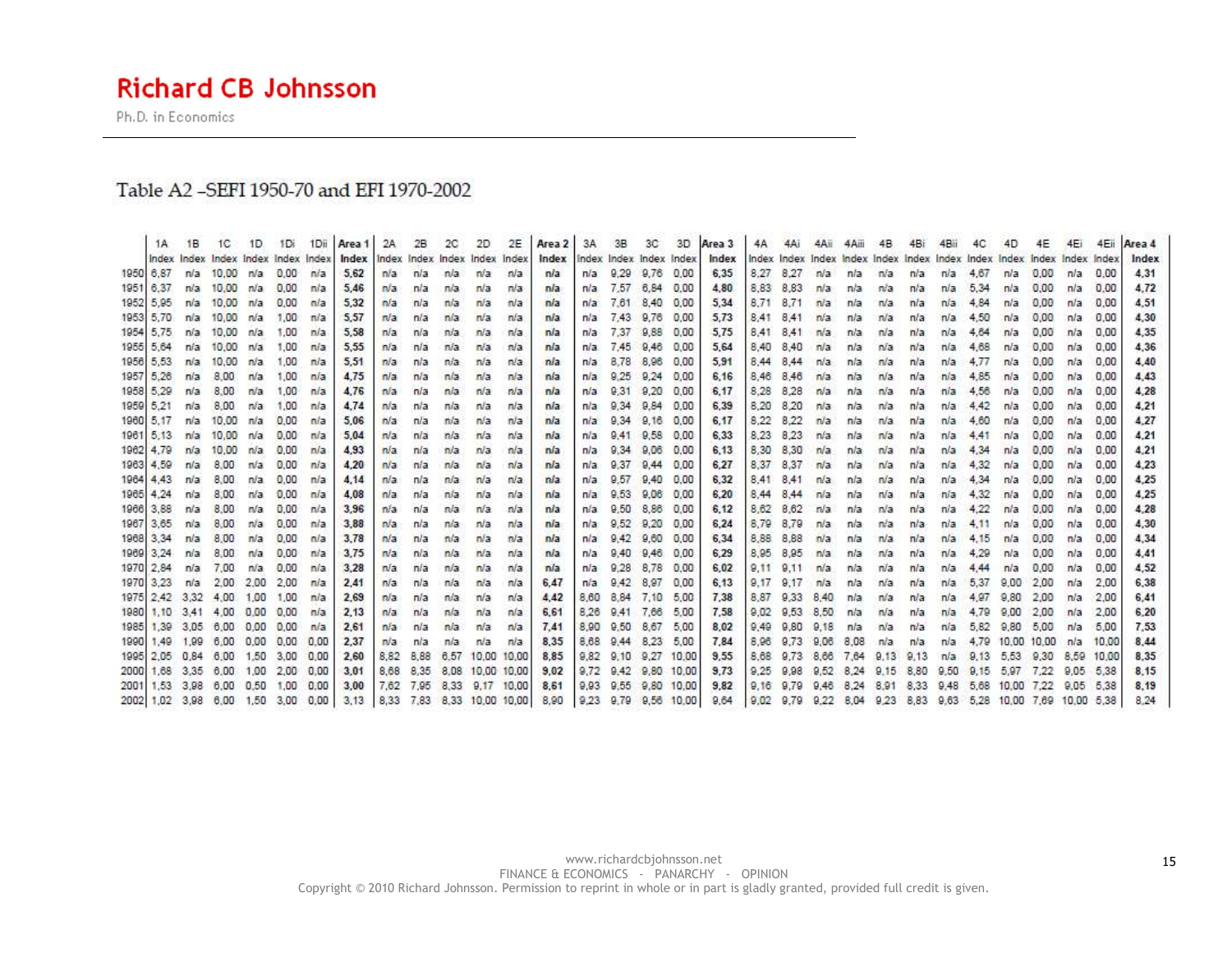Ph.D. in Economics

#### Table A2 - (cont.)

|      | 5A        | 5Ai   | 5Ail  | 5Ailt | 5Aiv  | 5Av   | 58    | 5Bi   | 5Bil  | 5Biii  | 5Biv  | 5Bv   | 5C    | 5Ci   | 5Cii   | 5Call | 5Civ  | 5Cv   | Area 5 | Area 1-5 |
|------|-----------|-------|-------|-------|-------|-------|-------|-------|-------|--------|-------|-------|-------|-------|--------|-------|-------|-------|--------|----------|
|      | Index     | Index | Index | Index | Index | Index | Index | Index | Index | Index  | Index | Index | Index | Index | Index  | Index | Index | Index | Index  | Index    |
| 1950 | n/a       | n/a   | n/a   | 5.14  | 8.00  | nia   | n/a   | n/a   | n/a   | n/a    | n/a   | 3.00  | n/a   | n/a   | nla    | Na    | n/a   | n/a   | 5,38   | 5,42     |
| 1951 | n/a       | r/a   | n/a   | 7,19  | 4.00  | n/a   | n/a   | nía   | n/a   | n/a    | n/а   | 3:00  | n/a   | n/a   | n/a    | n/a   | nia   | nía   | 4.73   | 4,93     |
| 1952 | n/a       | n/a   | n/a   | 7.15  | 8.00  | n/a   | n/a   | n/a   | n/a   | nia    | n/a   | 3.00  | n/a   | n/a   | nía    | n/a   | n/a   | nía   | 6.05   | 5,30     |
| 1953 | n/a       | n/a   | nia   | 6.72  | 10.00 | n/a   | n/a   | n/a   | n/a   | nía    | n/a   | 3.00  | n/a   | n/a   | nía    | n/a   | n/a   | n/a   | 6,57   | 5,54     |
| 1954 | n/a       | n/a   | n/a   | 6.83  | 10.00 | n/a   | n/a   | n/a   | n/a   | n/a    | n/a   | 3.00  | n/a   | n/a   | n/a    | n/a   | n/a   | n/a   | 6.61   | 5,57     |
| 1955 | nia       | n/a   | n/a   | 6,57  | 8.00  | n/a   | n/a   | n/a   | n/a   | nia    | n/a   | 3,00  | n/a   | n/a   | n/a    | n/a   | n/a   | n/a   | 5,86   | 5,35     |
| 1956 | n/a       | n/a   | r/a   | 6.16  | 8.00  | nia   | n/a   | nía   | n/a   | nia    | n/a   | 3,00  | n/a   | n/a   | n/a    | n/a   | n/a   | n/a   | 5,72   | 5,39     |
| 1957 | n/a       | n/a   | n/a   | 5.85  | 10.00 | n/a   | n/a   | n/a   | n/a   | n/a    | n/a   | 3.00  | n/a   | n/a   | n/a    | n/a   | n/a   | n/a   | 6,28   | 5,41     |
| 1958 | n/a       | n/a   | m/a   | 6.00  | 10.00 | n/a   | n/a   | n/a   | n/a   | $ni$ a | n/a   | 3.00  | n/a   | n/a   | n/a    | n/a   | n/a   | n/a   | 6,33   | 5,39     |
| 1959 | n/a       | r/a   | n/a   | 5.92  | 10.00 | n/a   | n/a   | n/a   | n/a   | n/a    | n/a   | 3:00  | n/a   | n/a   | nía    | n/a   | n/a   | nía   | 6.31   | 5,41     |
| 1960 | n/a       | n/a   | n/a   | 6,18  | 10.00 | n/a   | n/a   | n/a   | n/a   | n/a    | n/a   | 3.00  | n/a   | n/a   | nía    | n/a   | n/a   | n/a   | 6,39   | 5,47     |
| 1961 | nia       | n/a   | nia   | 6.35  | 10.00 | n/a   | n/a   | n/a   | n/a   | n/a    | n/a   | 3,00  | n/a   | n/a   | nía    | n/a   | nla   | n/a   | 6,45   | 5,51     |
| 1962 | n/a       | n/a   | n/a   | 6.59  | 10.00 | n/a   | n/a   | n/a   | n/a   | n/a    | n/a   | 3,00  | n/a   | n/a   | nla    | n/a   | n/a   | n/a   | 6,53   | 5,45     |
| 1963 | nia       | n/a   | n/a   | 6.98  | 10:00 | n/a   | n/a   | na    | n/a   | n/a    | n/a   | 3,00  | n/a   | n/a   | n/a    | n/a   | n/a   | n/a   | 6,66   | 5,34     |
| 1964 | n/a       | n/a   | n/a   | 7.24  | 10:00 | n/a   | n/a   | nía   | n/a   | nia    | nía   | 3.00  | n/a   | n/a   | $ni$ a | n/a   | n/a   | n/a   | 6.75   | 5,37     |
| 1965 | n/a       | n/a   | n/a   | 7.50  | 8.00  | n/a   | n/a   | n/a   | n/a   | n/a    | n/a   | 3,00  | n/a   | n/a   | n/a    | n/a   | n/a   | n/a   | 6.17   | 5,17     |
| 1966 | n/a       | n/a   | n/a   | 7,40  | 8.00  | n/a   | n/a   | n/a   | n/a   | n/a    | n/a   | 3.00  | n/a   | n/a   | nla    | n/a   | n/a   | n/a   | 6.13   | 5,12     |
| 1967 | n/a       | r/a   | n/a   | 7.49  | 10.00 | n/a   | n/a   | n/a   | n/a   | nla    | nа    | 3,00  | n/a   | n/a   | nía    | n/a   | n/a   | nía   | 6,83   | 5,31     |
| 1968 | n/a       | n/a   | n/a   | 7.59  | 10.00 | n/a   | n/a   | nía   | n/a   | nia    | n/a   | 3,00  | n/a   | n/a   | nía    | n/a   | n/a   | n/a   | 6,86   | 5,33     |
| 1969 | n/a       | n/a   | n/a   | 7.33  | 10.00 | n/a   | nla   | n/a   | n/a   | n/a    | n/a   | 3.00  | n/a   | n/a   | nía    | n/a   | n/a   | n/a   | 6.78   | 5,31     |
| 1970 | n/a       | n/a   | n/a   | 7.49  | 10.00 | n/a   | n/a   | n/a   | n/a   | n/a    | пľа   | 3.00  | n/a   | n/a   | nia    | n/a   | n/a   | n/a   | 6,83   | 5,16     |
| 1970 | 7.69      | n/a   | n/a   | 7.39  | 8.00  | n/a   | 4.64  | na    | n/a   | 4.49   | 6.42  | 3.00  | n/a   | n/a   | n/a    | n/a   | n/a   | n/a   | 6,16   | 5,51     |
| 1975 | 6.38      | 8.00  | n/a   | 7.13  | 4.00  | n/a   | 4.23  | nía   | n/a   | 4.49   | 5.19  | 3.00  | n/a   | n/a   | n/a    | n/a   | n/a   | n/a   | 5.30   | 5,24     |
| 1980 | 7.59      | 8.00  | n/a   | 8.76  | 8.00  | n/a   | 4,11  | n/a   | n/a   | 4,49   | 4.84  | 3.00  | n/a   | n/a   | n/a    | n/a   | n/a   | n/a   | 5,85   | 5,67     |
| 1985 | 8.07      | 8.00  | n/a   | 6.22  | 10.00 | nia   | 3.99  | n/a   | n/a   | 4.49   | 4.49  | 3.00  | n/a   | n/a   | nía    | n/a   | n/a   | n/a   | 6.03   | 6,32     |
| 1990 | 8.39      | 8.00  | n/a   | 7.18  | 10.00 | n/a   | 3.95  | nía   | 3.93  | 4.49   | 4.40  | 3:00  | 6.00  | 6.00  | n/a    | n/a   | n/a   | nía   | 6, 12  | 6,62     |
| 1995 | 8.64      | 8.00  | 8.33  | 8.62  | 10.00 | 8.25  | 3.03  | 1.83  | 3,93  | 4,49   | 1,90  | 3.00  | 7.66  | 8.00  | n/a    | 8.28  | 5.08  | 9.29  | 6,44   | 7,16     |
| 2000 | 8.43      | 8.00  | 6.48  | 9.08  | 10.00 | 8.59  | 3.38  | 4.41  | 2.18  | 3.78   | 3.51  | 3.00  | 8.31  | 9.00  | 7.27   | 8.30  | 7.87  | 9,12  | 6,71   | 7,32     |
| 2001 | 8.43      | 8.00  | 6.48  | 9.08  | 10.00 | 8.59  | 3.40  | 4.41  | 1.90  | 4.17   | 3.51  | 3.00  | 6.53  | 9.00  | 3.10   | 5.75  | 5.83  | 8.98  | 6.12   | 7,15     |
|      | 2002 9.13 | 10.00 | 8.00  | 9.08  | 10:00 | 8,59  | 3,33  | 4.41  | 2,50  | 4,33   | 2.42  | 3,00  | 7.06  | 8.00  | 4.67   | 6.75  | 6,83  | 9.05  | 8.51   | 7,28     |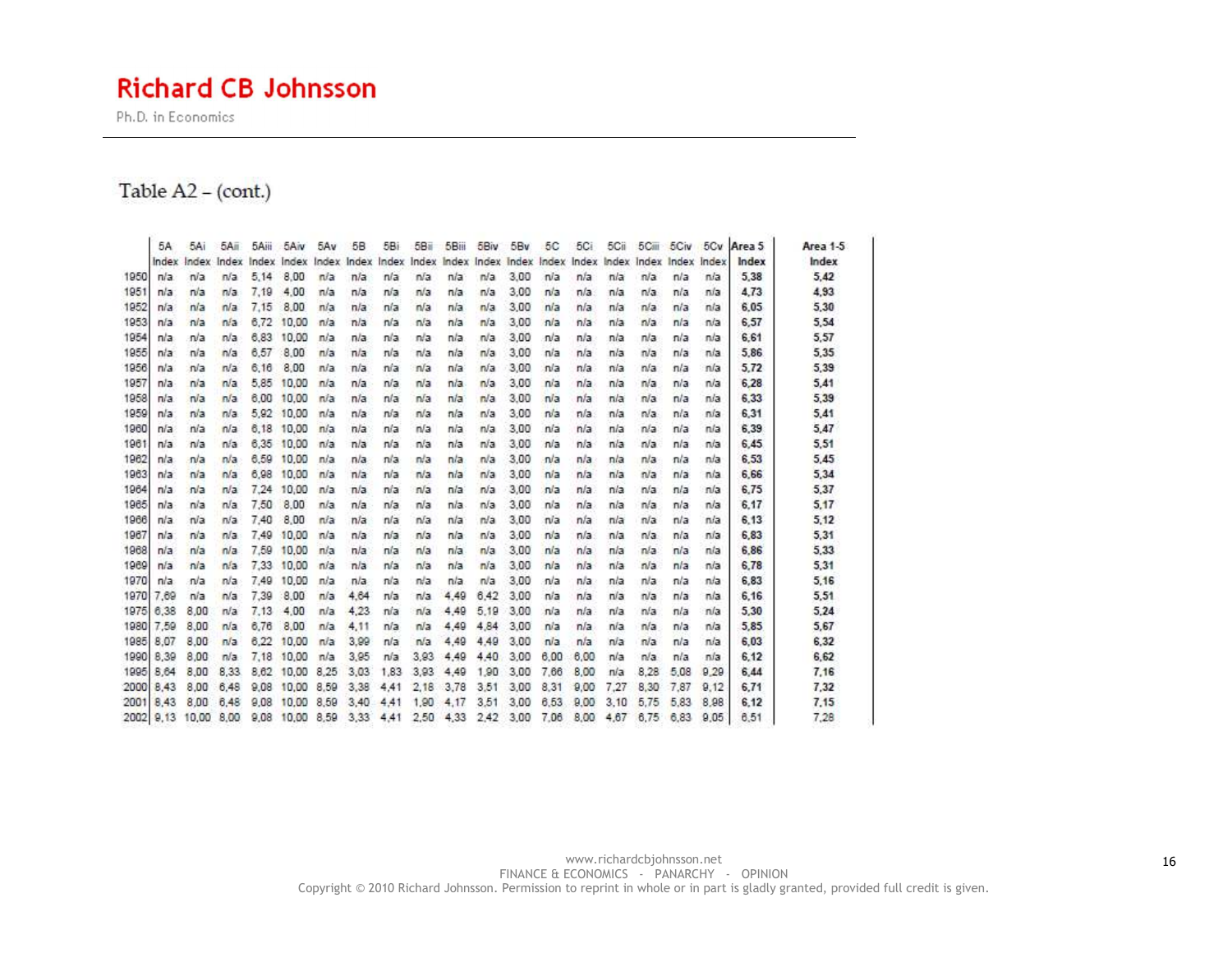#### **Part 2 – Index and data (when applicable) SEFI 1950-70 and EFI 1970- 2002**

Tables A3-A6 provide the values and data for the components that are included in SEFI as well as the corresponding components in EFI. This gives the time series that perhaps are the most relevant for comparative purposes. Note that this means that the area indices differ from Table A2.

|      | 1A    |       | 1C    |       | 1Di   |           | Area 1 |
|------|-------|-------|-------|-------|-------|-----------|--------|
|      | Index | data  | Index | data  | Index | data      | Index  |
| 1950 | 6,87  | 16,63 | 10,00 | 10,05 | 0.00  | 72,99     | 5,62   |
| 1951 | 6.37  | 18.34 | 10.00 | 10.68 | 0.00  | 73,06     | 5,46   |
| 1952 | 5,95  | 19,77 | 10,00 | 13.11 | 0.00  | 73,76     | 5,32   |
| 1953 | 5.70  | 20.60 | 10.00 | 14.68 | 1.00  | 69.45     | 5,57   |
| 1954 | 5,75  | 20,45 | 10.00 | 13,98 | 1.00  | 69.34     | 5,58   |
| 1955 | 5,64  | 20,81 | 10.00 | 14,58 | 1.00  | 69,28     | 5,55   |
| 1956 | 5.53  | 21,19 | 10.00 | 14.34 | 1.00  | 69.33     | 5,51   |
| 1957 | 5.26  | 22,12 | 8,00  | 15,65 | 1.00  | 69.41     | 4.75   |
| 1958 | 5.29  | 22.02 | 8,00  | 15,47 | 1.00  | 69.79     | 4,76   |
| 1959 | 5,21  | 22.27 | 8,00  | 16,75 | 1.00  | 69.97     | 4.74   |
| 1960 | 5.17  | 22,43 | 10.00 | 14.74 | 0.00  | 70.12     | 5.06   |
| 1961 | 5.13  | 22,56 | 10.00 | 13,79 | 0.00  | 70.25     | 5.04   |
| 1962 | 4.79  | 23,72 | 10.00 | 14,36 | 0.00  | 70.33     | 4,93   |
| 1963 | 4.50  | 24.40 | 8.00  | 16,20 | 0.00  | 70.41     | 4.20   |
| 1964 | 4,43  | 24,95 | 8,00  | 16,53 | 0.00  | 70.78     | 4,14   |
| 1965 | 4.24  | 25,57 | 8.00  | 16.54 | 0.00  | 71.04     | 4,08   |
| 1966 | 3,88  | 26,79 | 8.00  | 16,78 | 0.00  | 71.40     | 3,96   |
| 1967 | 3,65  | 27,58 | 8,00  | 17,72 | 0,00  | 71,55     | 3,88   |
| 1968 | 3.34  | 28,65 | 8.00  | 19,63 | 0.00  | 71.77     | 3,78   |
| 1969 | 3,24  | 28,98 | 8,00  | 19,96 | 0.00  | 72,08     | 3,75   |
| 1970 | 2,84  | 30.35 | 7,00  | 20,81 | 0.00  | 72,35     | 3,28   |
| 1970 | 3,23  | 29,02 | 2,00  | 46.20 | 0.00  | 70.00     | 1,74   |
| 1975 | 2,42  | 31,77 | 4,00  | 38,10 | 1,00  | 70.00     | 2,47   |
| 1980 | 1.10  | 36.25 | 4.00  | 41.20 | 0.00  | 87.00     | 1,70   |
| 1985 | 1,39  | 35,27 | 6.00  | 28,00 | 0.00  | 80.00     | 2,46   |
| 1990 | 1.49  | 34,95 | 6,00  | 22,80 | 0.00  | 61-68     | 2,50   |
| 1995 | 2.05  | 33.02 | 6.00  | 28,30 | 3.00  | 46-53     | 3,68   |
| 2000 | 1,68  | 34,28 | 6,00  |       | 0.00  | 68.4-75.4 | 2,56   |
| 2001 | 1,53  | 34,80 | 6,00  |       | 0.00  | 64-69     | 2,51   |
| 2002 | 1.02  | 36.53 | 6.00  |       | 3.00  | 52-59     | 3,34   |

Table A3 - Area 1 - Size of Government

17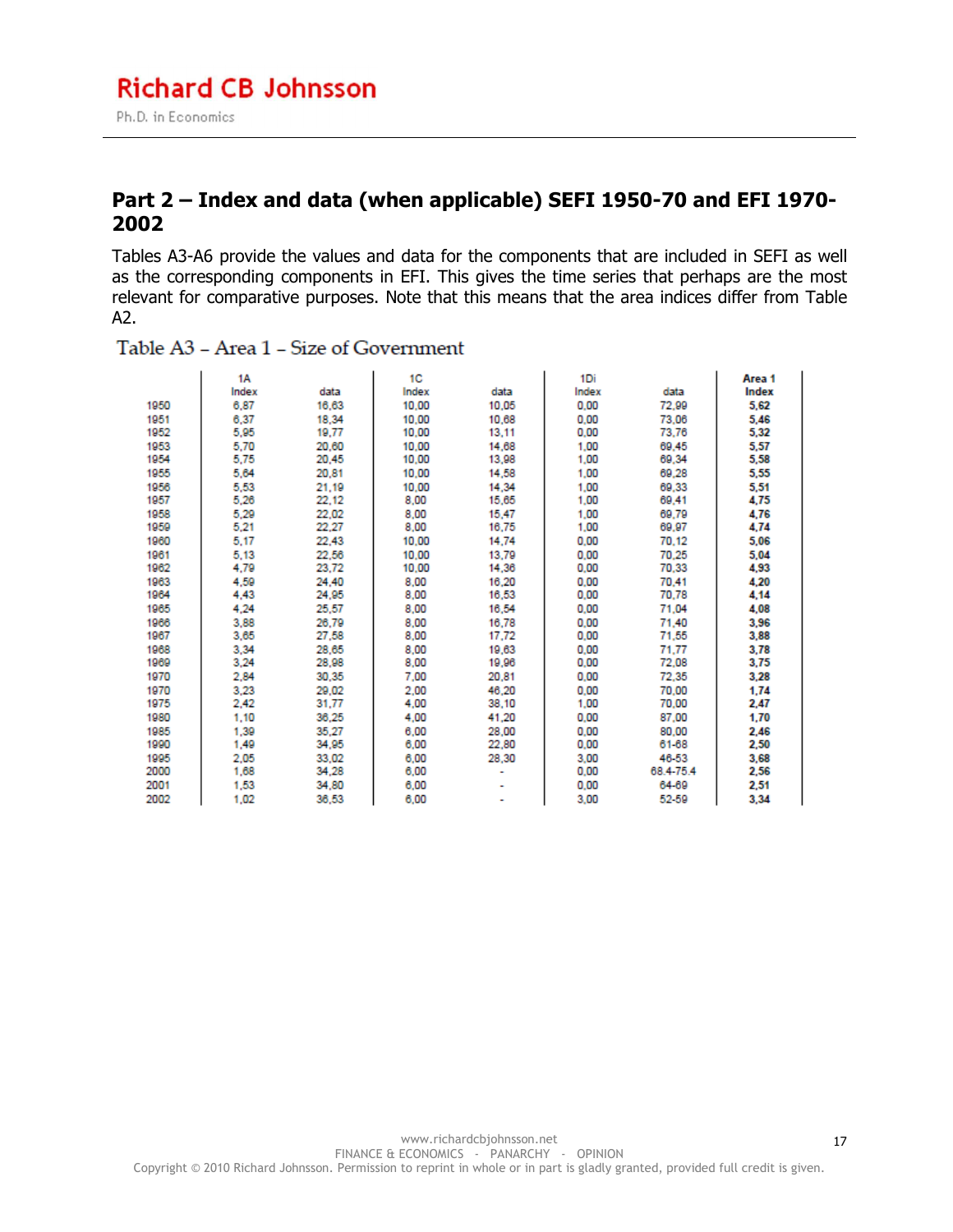Ph.D. in Economics

## Table A4 - Area 3 Access to Sound Money

|      | 3B    |      | 3С    |       | 3D    | Area 3 |
|------|-------|------|-------|-------|-------|--------|
|      | Index | data | Index | data  | Index | Index  |
| 1950 | 9,29  | 1,77 | 9,76  | 1,20  | 0.00  | 6,35   |
| 1951 | 7,57  | 6.09 | 6,84  | 15,80 | 0.00  | 4,80   |
| 1952 | 7,61  | 5,98 | 8,40  | 8,00  | 0.00  | 5,34   |
| 1953 | 7.43  | 6,41 | 9,76  | 1,20  | 0.00  | 5,73   |
| 1954 | 7.37  | 6.58 | 9,88  | 0.60  | 0.00  | 5.75   |
| 1955 | 7,45  | 6,37 | 9,46  | 2,70  | 0,00  | 5,64   |
| 1956 | 8,78  | 3.06 | 8,96  | 5.20  | 0.00  | 5,91   |
| 1957 | 9.25  | 1,88 | 9.24  | 3,80  | 0.00  | 6,16   |
| 1958 | 9,31  | 1.73 | 9.20  | 4.00  | 0.00  | 6,17   |
| 1959 | 9,34  | 1,66 | 9.84  | 0,80  | 0.00  | 6,39   |
| 1960 | 9,34  | 1,66 | 9,16  | 4,20  | 0,00  | 6,17   |
| 1961 | 9.41  | 1.48 | 9,58  | 2.10  | 0.00  | 6,33   |
| 1962 | 9.34  | 1.65 | 9,06  | 4.70  | 0.00  | 6.13   |
| 1963 | 9,37  | 1,58 | 9.44  | 2,80  | 0,00  | 6,27   |
| 1964 | 9,57  | 1.06 | 9,40  | 3.00  | 0.00  | 6,32   |
| 1965 | 9,53  | 1.18 | 9,06  | 4.70  | 0.00  | 6,20   |
| 1966 | 9,50  | 1,24 | 8,86  | 5,70  | 0,00  | 6,12   |
| 1967 | 9,52  | 1.21 | 9.20  | 4.00  | 0.00  | 6,24   |
| 1968 | 9.42  | 1,44 | 9,60  | 2,00  | 0,00  | 6,34   |
| 1969 | 9,40  | 1.49 | 9,46  | 2,70  | 0.00  | 6,29   |
| 1970 | 9,28  | 1,80 | 8,78  | 6,10  | 0.00  | 6,02   |
| 1970 | 9,42  | 1,45 | 8,97  | 5,17  | 0,00  | 6,13   |
| 1975 | 8,84  | 2.90 | 7,10  | 14.51 | 5.00  | 6,98   |
| 1980 | 9,41  | 1,47 | 7,66  | 11,72 | 5,00  | 7,36   |
| 1985 | 9,50  | 1,26 | 8,67  | 6,63  | 5,00  | 7,72   |
| 1990 | 9.44  | 1.40 | 8,23  | 8.84  | 5.00  | 7,56   |
| 1995 | 9,10  | 2,24 | 9,27  | 3,67  | 10,00 | 9,46   |
| 2000 | 9.42  | 1.46 | 9,80  | 1.00  | 10.00 | 9.74   |
| 2001 | 9,55  | 1.12 | 9,80  | 2,40  | 10,00 | 9,78   |
| 2002 | 9,79  | 0.54 | 9,56  | 2,20  | 10,00 | 9,78   |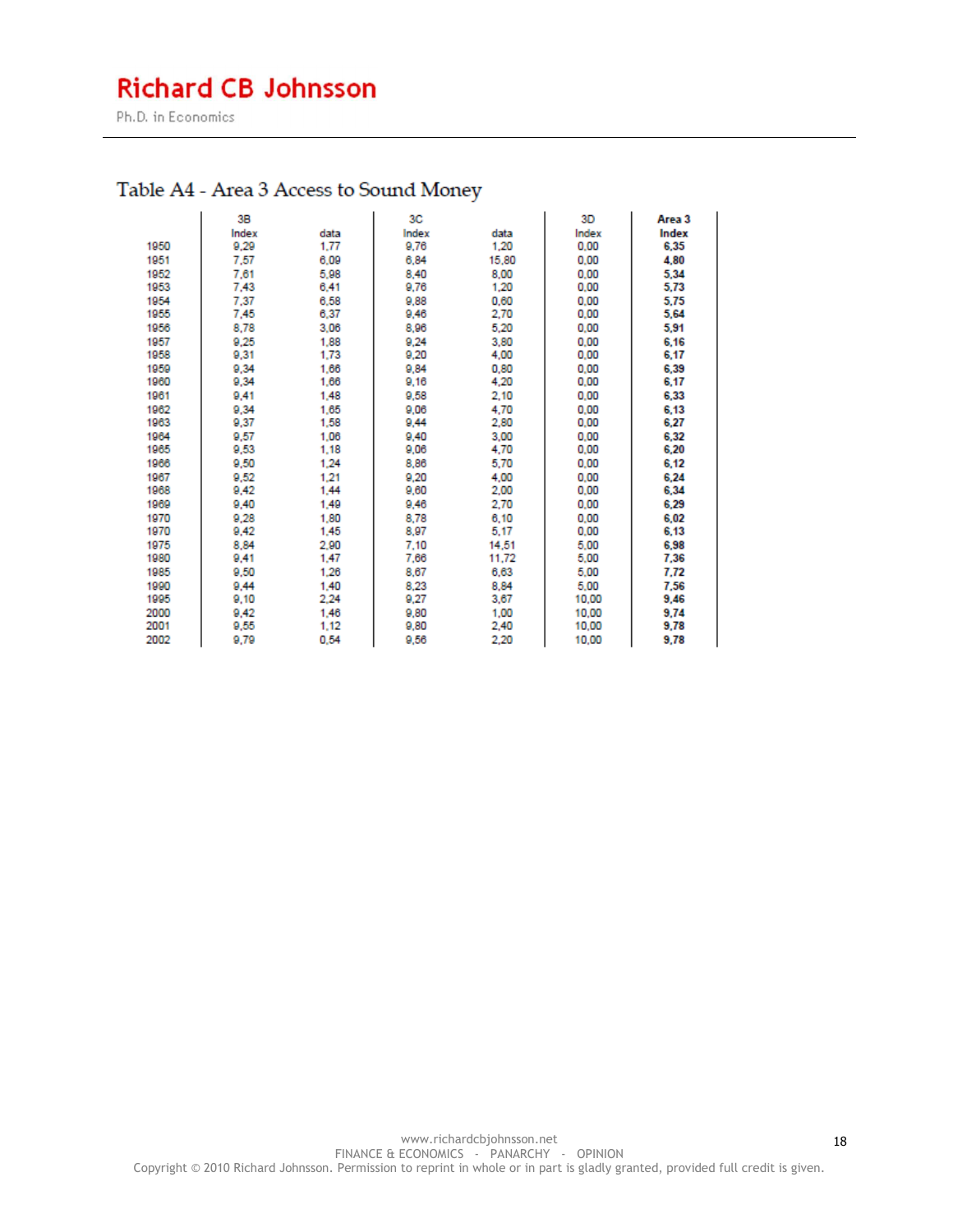Ph.D. in Economics

|      | 4Ai   |      | 4C    |       | 4Eii  | Area 4 |
|------|-------|------|-------|-------|-------|--------|
|      | Index | data | Index | data  | Index | Index  |
| 1950 | 8,27  | 2,60 | 4,67  | 19,99 | 0,00  | 4,31   |
| 1951 | 8.83  | 1.76 | 5,34  | 30.10 | 0.00  | 4,72   |
| 1952 | 8,71  | 1,94 | 4,84  | 22,55 | 0,00  | 4,51   |
| 1953 | 8.41  | 2.39 | 4,50  | 17.47 | 0.00  | 4,30   |
| 1954 | 8.41  | 2.39 | 4.64  | 19,56 | 0.00  | 4,35   |
| 1955 | 8,40  | 2,40 | 4,68  | 20,27 | 0,00  | 4,36   |
| 1956 | 8,44  | 2,35 | 4,77  | 21,48 | 0,00  | 4,40   |
| 1957 | 8,46  | 2,32 | 4,85  | 22,68 | 0.00  | 4,43   |
| 1958 | 8,28  | 2,58 | 4,56  | 18,39 | 0,00  | 4,28   |
| 1959 | 8.20  | 2.69 | 4.42  | 16,36 | 0.00  | 4,21   |
| 1960 | 8,22  | 2,67 | 4,60  | 18,97 | 0.00  | 4,27   |
| 1961 | 8,23  | 2,66 | 4,41  | 16,21 | 0,00  | 4,21   |
| 1962 | 8,30  | 2,56 | 4,34  | 15,05 | 0,00  | 4,21   |
| 1963 | 8,37  | 2,45 | 4,32  | 14,77 | 0,00  | 4,23   |
| 1964 | 8.41  | 2,38 | 4,34  | 15,07 | 0,00  | 4,25   |
| 1965 | 8,44  | 2,35 | 4,32  | 14,83 | 0.00  | 4,25   |
| 1966 | 8.62  | 2.07 | 4,22  | 13,37 | 0.00  | 4,28   |
| 1967 | 8,79  | 1,81 | 4.11  | 11,68 | 0.00  | 4,30   |
| 1968 | 8,88  | 1,68 | 4,15  | 12,22 | 0,00  | 4,34   |
| 1969 | 8,95  | 1,58 | 4,29  | 14,40 | 0.00  | 4.41   |
| 1970 | 9,11  | 1.34 | 4,44  | 16,66 | 0.00  | 4,52   |
| 1970 | 9.17  | 1,25 | 5,37  |       | 2,00  | 5,51   |
| 1975 | 9,33  | 1,00 | 4,97  |       | 2,00  | 5,43   |
| 1980 | 9,53  | 0,70 | 4,79  |       | 2,00  | 5,44   |
| 1985 | 9,80  | 0,30 | 5,82  |       | 5,00  | 6,87   |
| 1990 | 9,73  | 0,40 | 4,79  |       | 10,00 | 8,17   |
| 1995 | 9,73  | 0.40 | 9,13  |       | 10,00 | 9,62   |
| 2000 | 9,98  | 0.03 | 9,15  |       | 5.38  | 8,17   |
| 2001 | 9,79  | 0,32 | 5,68  |       | 5,38  | 6,95   |
| 2002 | 9,79  | 0,32 | 5,28  |       | 5,38  | 6,82   |

## Table A5 - Area 4 Freedom to Exchange with Foreigners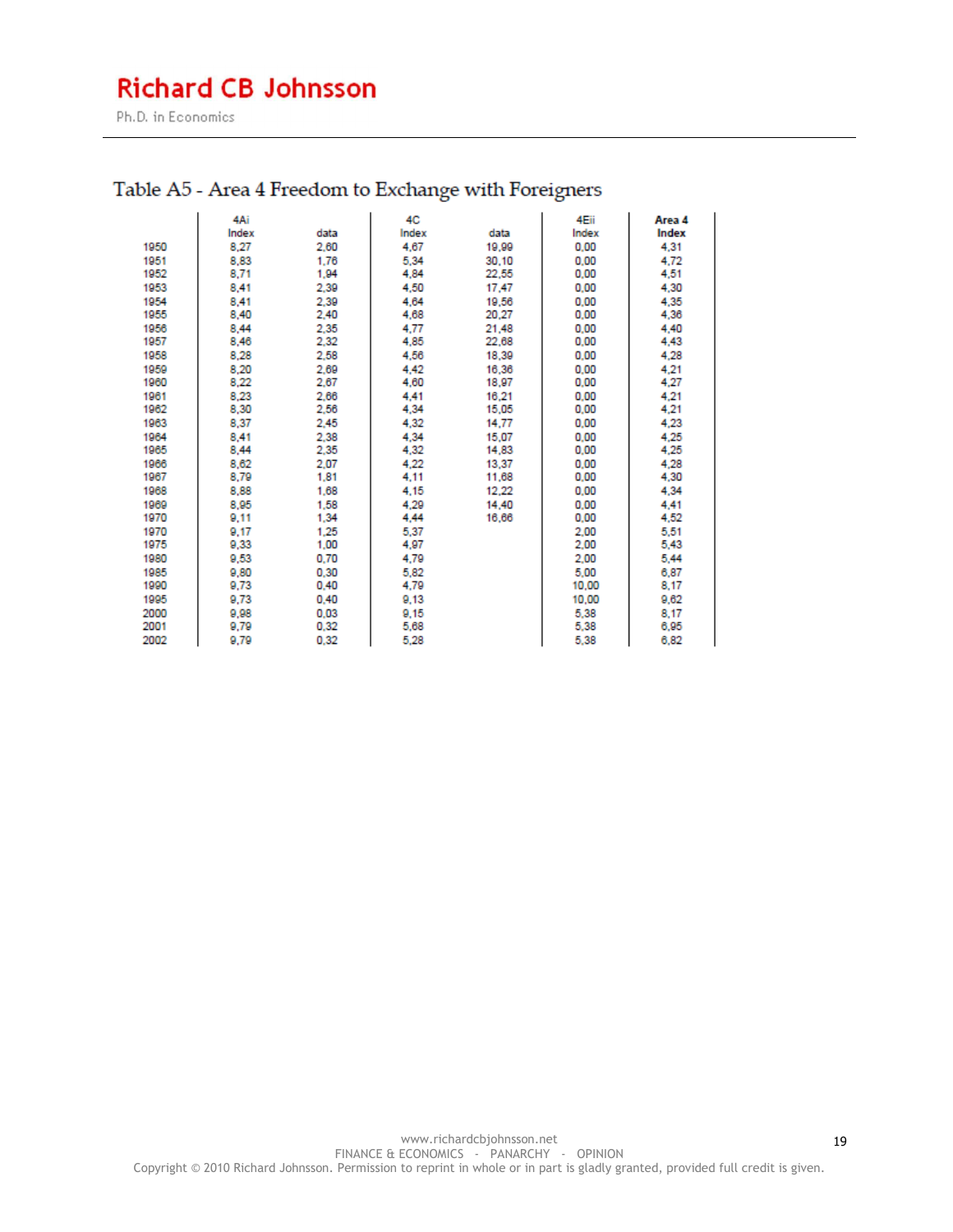Ph.D. in Economics

#### Table A6 - Area 5 Regulations

|      | 5Aiii |       | 5Aiv  | 5B <sub>v</sub> |      | Area 5 |
|------|-------|-------|-------|-----------------|------|--------|
|      | Index | data  | Index | Index           | data | Index  |
| 1950 | 5,14  | 51,37 | 8,00  | 3,00            | 270  | 5,38   |
| 1951 | 7.19  | 71.83 | 4.00  | 3.00            | 270  | 4.73   |
| 1952 | 7.15  | 71,38 | 8,00  | 3,00            | 304  | 6,05   |
| 1953 | 6,72  | 67,14 | 10,00 | 3,00            | 304  | 6,57   |
| 1954 | 6,83  | 68,26 | 10,00 | 3,00            | 304  | 6,61   |
| 1955 | 6,57  | 65,63 | 8,00  | 3,00            | 304  | 5,86   |
| 1956 | 6.16  | 61.49 | 8,00  | 3.00            | 304  | 5,72   |
| 1957 | 5,85  | 58,47 | 10,00 | 3,00            | 304  | 6,28   |
| 1958 | 6.00  | 59.98 | 10.00 | 3.00            | 304  | 6,33   |
| 1959 | 5,92  | 59,11 | 10,00 | 3,00            | 304  | 6,31   |
| 1960 | 6,18  | 61,76 | 10,00 | 3,00            | 304  | 6,39   |
| 1961 | 6,35  | 63,48 | 10,00 | 3,00            | 304  | 6,45   |
| 1962 | 6,59  | 65,79 | 10,00 | 3,00            | 304  | 6,53   |
| 1963 | 6,98  | 69.68 | 10.00 | 3.00            | 304  | 6,66   |
| 1964 | 7.24  | 72,30 | 10,00 | 3,00            | 304  | 6,75   |
| 1965 | 7,50  | 74,93 | 8,00  | 3,00            | 304  | 6,17   |
| 1966 | 7.40  | 73.94 | 8.00  | 3.00            | 255  | 6,13   |
| 1967 | 7,49  | 74,83 | 10,00 | 3,00            | 255  | 6,83   |
| 1968 | 7,59  | 75,84 | 10,00 | 3,00            | 255  | 6,86   |
| 1969 | 7.33  | 73.19 | 10.00 | 3.00            | 255  | 6.78   |
| 1970 | 7,49  | 74,85 | 10,00 | 3,00            | 255  | 6,83   |
| 1970 | 7,39  |       | 8,00  | 3,00            | ٠    | 6,13   |
| 1975 | 7,13  |       | 4,00  | 3,00            |      | 4.71   |
| 1980 | 6,76  |       | 8,00  | 3,00            |      | 5,92   |
| 1985 | 6,22  |       | 10.00 | 3.00            |      | 6,41   |
| 1990 | 7,18  |       | 10,00 | 3,00            |      | 6,73   |
| 1995 | 8,62  |       | 10,00 | 3,00            |      | 7,21   |
| 2000 | 9,08  |       | 10,00 | 3,00            |      | 7,36   |
| 2001 | 9,08  |       | 10,00 | 3,00            |      | 7,36   |
| 2002 | 9,08  |       | 10,00 | 3,00            |      | 7,36   |

### **Part 3 – Sources and explanations to SEFI 1950-1970**

#### **Area 1 Size of Government**

#### **A General government consumption spending as a percentage of total consumption**

Sources: The index and data is based on calculations from raw data from Statistics Sweden, downloaded at www.scb.se on August 12 2004.

Remark: The value for SEFI 1970=2,84 and EFI 1970=3,23. They differ slightly, probably due to the fact that Gwartney & Lawson used OECD data with its slightly different classification.

#### **C Government enterprises and investment as a percentage of total investment**

Sources: The index and data is based on calculations from raw data from Statistics Sweden, downloaded at www.scb.se on August 12 2004.

Remark: The value for SEFI 1970=7,00 and EFI 1970=2,00. They differ considerably, something that is due to the fact that Gwartney & Lawson include SOE's (state-operated enterprises) in the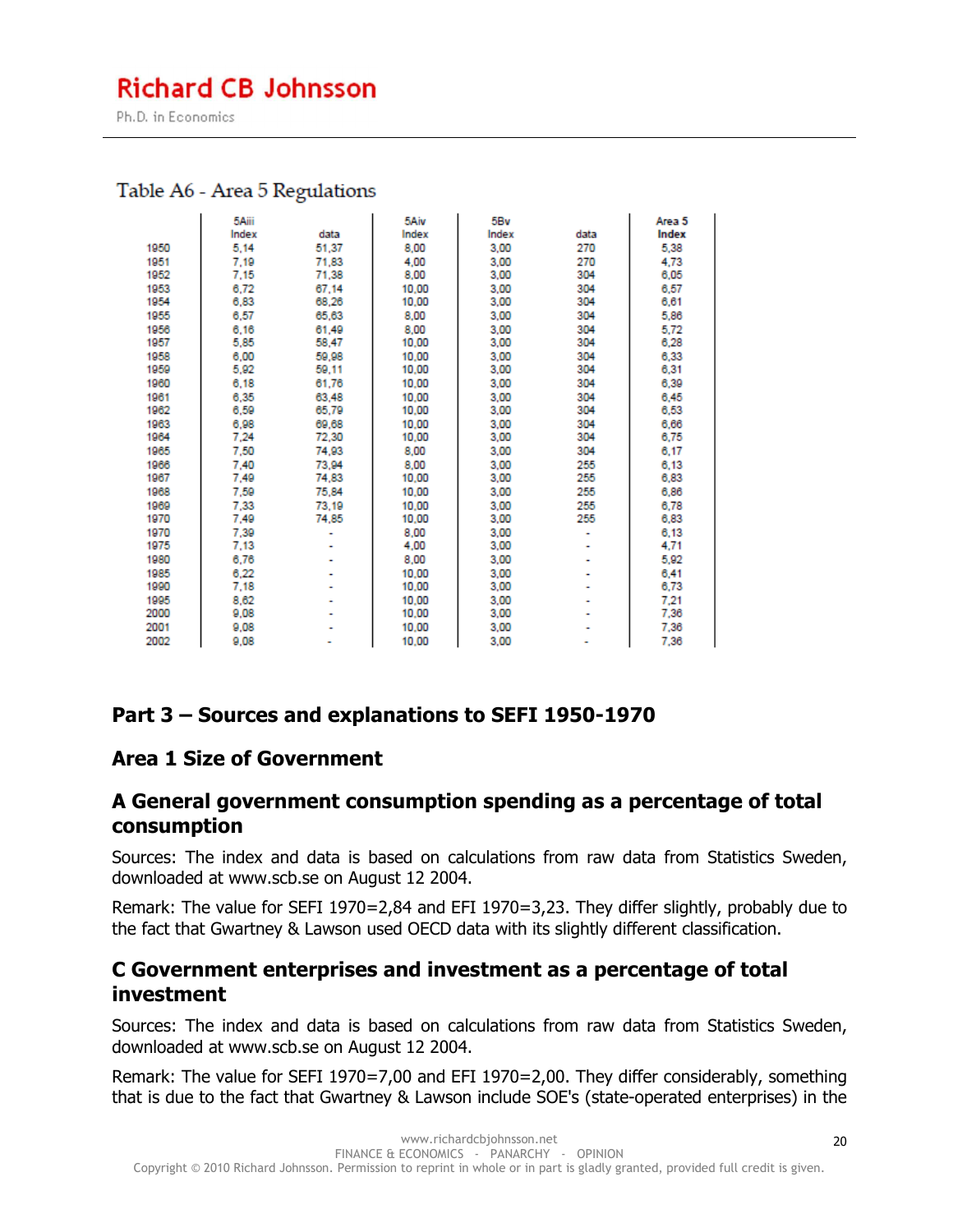government investments, something I haven't been able to find data for. The trend still seems obvious.

## **D Top marginal tax rate (and income threshold at which it applies)**

## **i Top marginal income tax rate (and income threshold at which it applies)**

Sources: (1) Ulf Jakobsson & Göran Norrmann (1974), Inkomstbeskattningen i den ekonomiska politiken: en kvantitativ analys av systemet för personlig inkomstbeskattning 1952-1971, Industriens utredningsinstitut, Uppsala: Almqvist & Wiksell, p. 191-195, (2) Hans Söderberg (1996), Inkomstskattens utveckling under 1900-talet: en vägvisare för skatteberäkningar åren 1921–1996, Stockholm: Skattebetalarnas Förening, p. 82, (3) Statistics Sweden.

Remark: The value for SEFI 1970=0,00 and EFI 1970=0,00. They match since Bob Lawson changed the earlier value in EFI to fit my findings.

## **2 Legal System & Property Rights**

Remark: EFI provide an aggregate value for 1970. I have not managed to come up with that. The EFI sources are not available prior to 1970 and other sources have not been found.

## **Area 3 Sound Money**

### **B Standard inflation variability during the last five years**

Sources: The index and data is based on calculations from raw data from Statistics Sweden, downloaded at www.scb.se on August 12 2004.

Remark: The value for SEFI 1970=9,28 and EFI 1970=9,42. They differ slightly probably due to the fact that Gwartney & Lawson used OECD data.

## **C Recent inflation rate**

Sources: The index and data is based on calculations from raw data from Statistics Sweden, downloaded at www.scb.se on August 12 2004.

Remark: The value for SEFI 1970=8,78 and EFI 1970=8,97. They differ slightly probably due to the fact that Gwartney & Lawson used OECD data.

### **D Freedom to own foreign currency bank accounts domestically and abroad**

Sources: Annual Report on Exchange Restrictions, 1950-1978

Remark: The value for 1970=0,00 and EFI 1970=0,00. From my reading of the sources, there were legal restrictions on owning foreign currency bank accounts domestically and abroad during the whole 1950-70 period.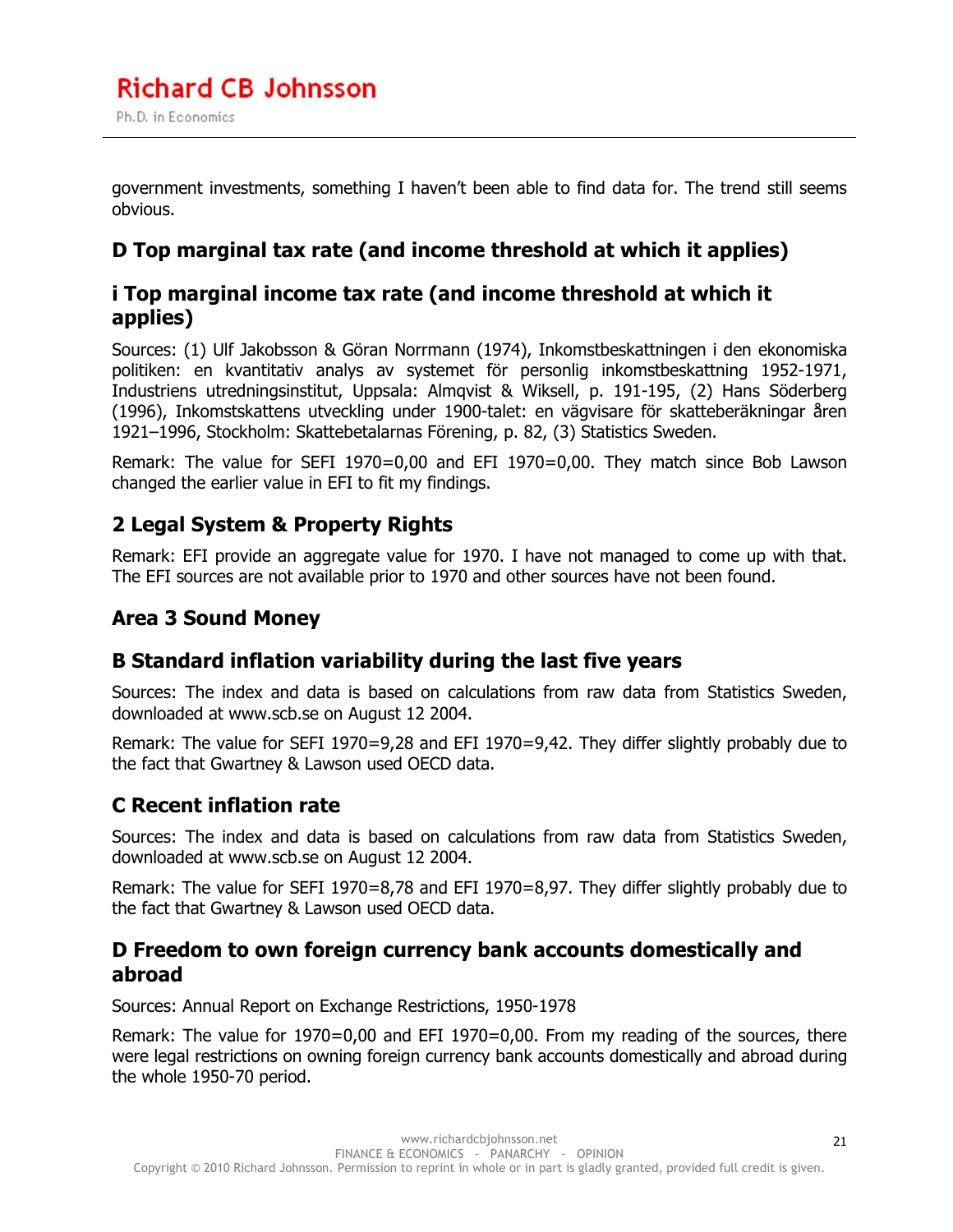## **Area 4 Freedom to Trade with foreigners**

## **A Taxes on international trade**

## **i Revenue from taxes on international trade as a percentage of exports plus imports**

Sources: "Tabeller belysande Tullverkets förvaltning". Import and export figures stem from Statistics Sweden, downloaded at www.scb.se on August 12 2004.

Remark: The value for 1970=9,11 and EFI 1970=9,17. The statistics on tariff revenue from was particularly hard to find. For those interested in this, see the Swedish version of this paper or contact the author at richardcbjohnsson@tiscali.se.

## **C Actual size of trade sector compared to expected size**

Sources: The EFI was constructed through an econometric study. A separate description of this was obtained from Bob Lawson. I have simply collected the data from the independent variables for 1950-70 and with the help of coefficient estimates calculated the values. The variables are:

" WPOP (working age population) is defined as the nation's population 15-64 years of age.

SIZE is the country's geographic size in thousands of square kilometers.

COAST is the state's extent of coastline (in kilometers).

LOCK is a dummy variable denoting whether or not the economy is "landlocked" (whether it possesses zero coastlines); LOCK is set to 1 if the economy is landlocked and 0 otherwise.

TREND is a linear trend variable.

DADS (distance adjusted demand scalar) is a measure of each economy's relative proximity to world concentrations of demand. This measure of a country's remoteness is constructed for each state, on an annual basis. The larger the DADS, the closer it is to concentrations of measured economic activity."

For more about the sources, see the Swedish version of this paper or contact the author at richardcbjohnsson@tiscali.se.

Remark: The value for 1970=4,44 and EFI 1970=5,37. They differs slightly, probably because the DADS variable was left out when calculating SEFI.

## **D Difference between official exchange rate and black-market rate**

Remark: No values for this component were found. It is inherent in the nature of the problem that official records aren't published on things like black-market rates.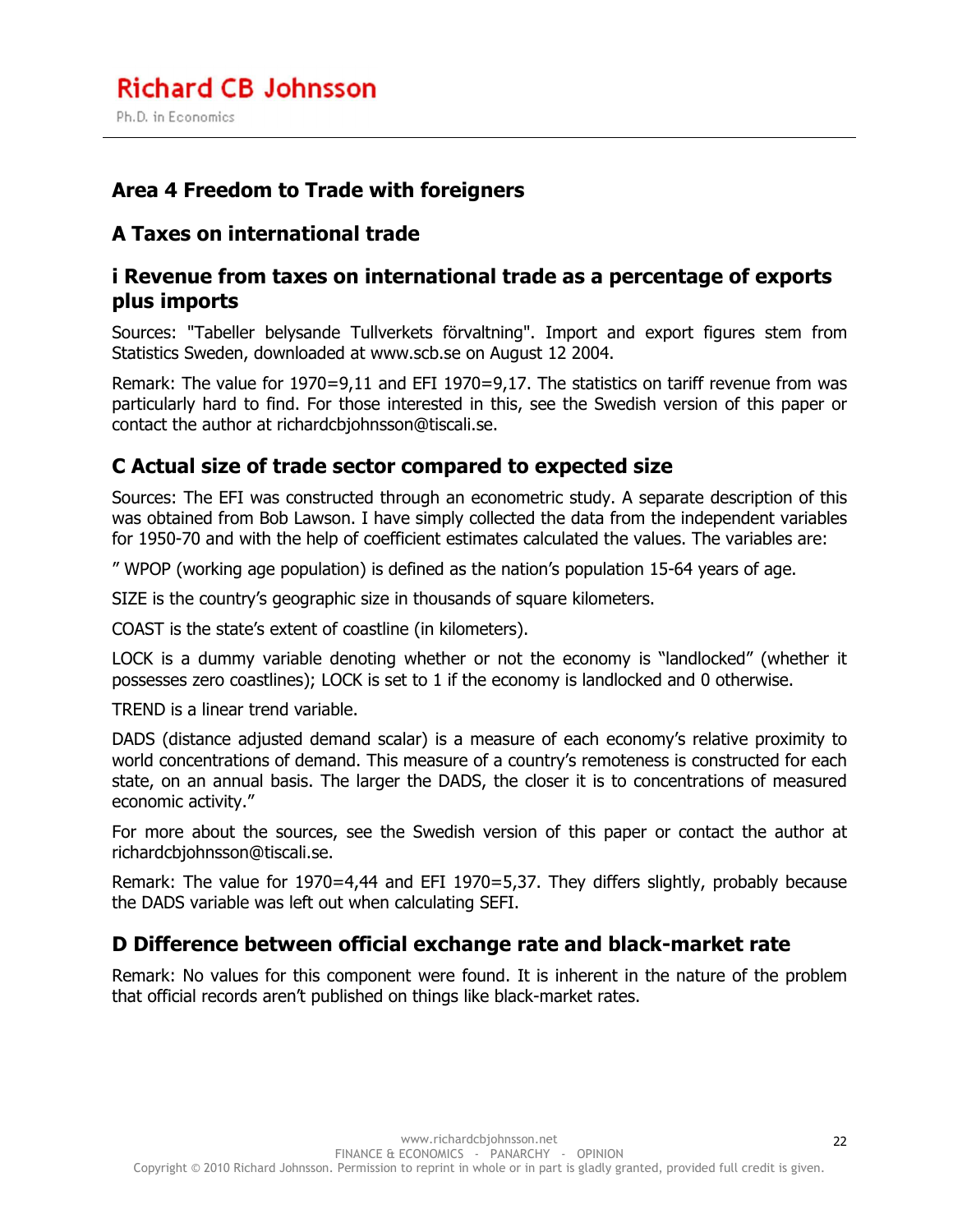## **E International capital market controls**

### **ii Restrictions in Foreign Capital Market Exchange/Index of capital controls among 13 IMF categories**

Sources: Annual Report on Exchange Restrictions, 1950-1978.

Remark: The value for 1970=0,00 and EFI 1970=2,00. They differ slightly and Bob Lawson will change the EFI value in future publications of EFI. In Gwartney & Lawson's (2003) the description is vague and upon inquiry, Bob Lawson referred me to the "EFI 2001 Annual Report", where you find that:

"VII-D. Descriptive data on capital-market arrangements were used to place countries into rating categories. Countries with more restrictions on foreign capital transactions received lower ratings. When domestic investments by foreigners and foreign investments by citizens were unrestricted, countries were given a rating of 10. When these investments were restricted only in a few industries (e.g., banking, defence, and telecommunications), countries were assigned a rating of 8. When these investments were permitted but regulatory restrictions slowed the mobility of capital, countries were rated at 5. When either domestic investments by foreigners or foreign investments by citizens required approval from government authorities, countries received a rating of 2. A zero rating was assigned when both domestic investments by foreigners and foreign investments by citizens required government approval.

Sources: International Monetary Fund, Annual Report on Exchange Arrangements and Exchange Restrictions (various issues) and Price Waterhouse, Doing Business in ... publication series."

### **Area 5 Regulation**

### **A Credit Market Regulation**

### **iii Extension of credit**

Sources: International financial statistics (IMF, 1948-).

Remark: The value for SEFI 1970=7,49 and EFI 1970=7,39. Data for the years 1950-55 is from December 1956, and so on. There is a break in the series between Q3 and Q4 1968 where all of a sudden the private credits drop from 69.08 billion SEK to 35.67. This is due to some kind of reclassification that I find no record of. To deal with this, I've made a re-calculation of the shares. Data is also available for 1937-42+45-49 in the publication.

### **iv Interest rate regulations (leading to neg. rates)**

Sources: International financial statistics (IMF, 1948-), John Hassler, http://hasslerj.iies.su.se/SWEDATA/, Downloaded on August 12 2004.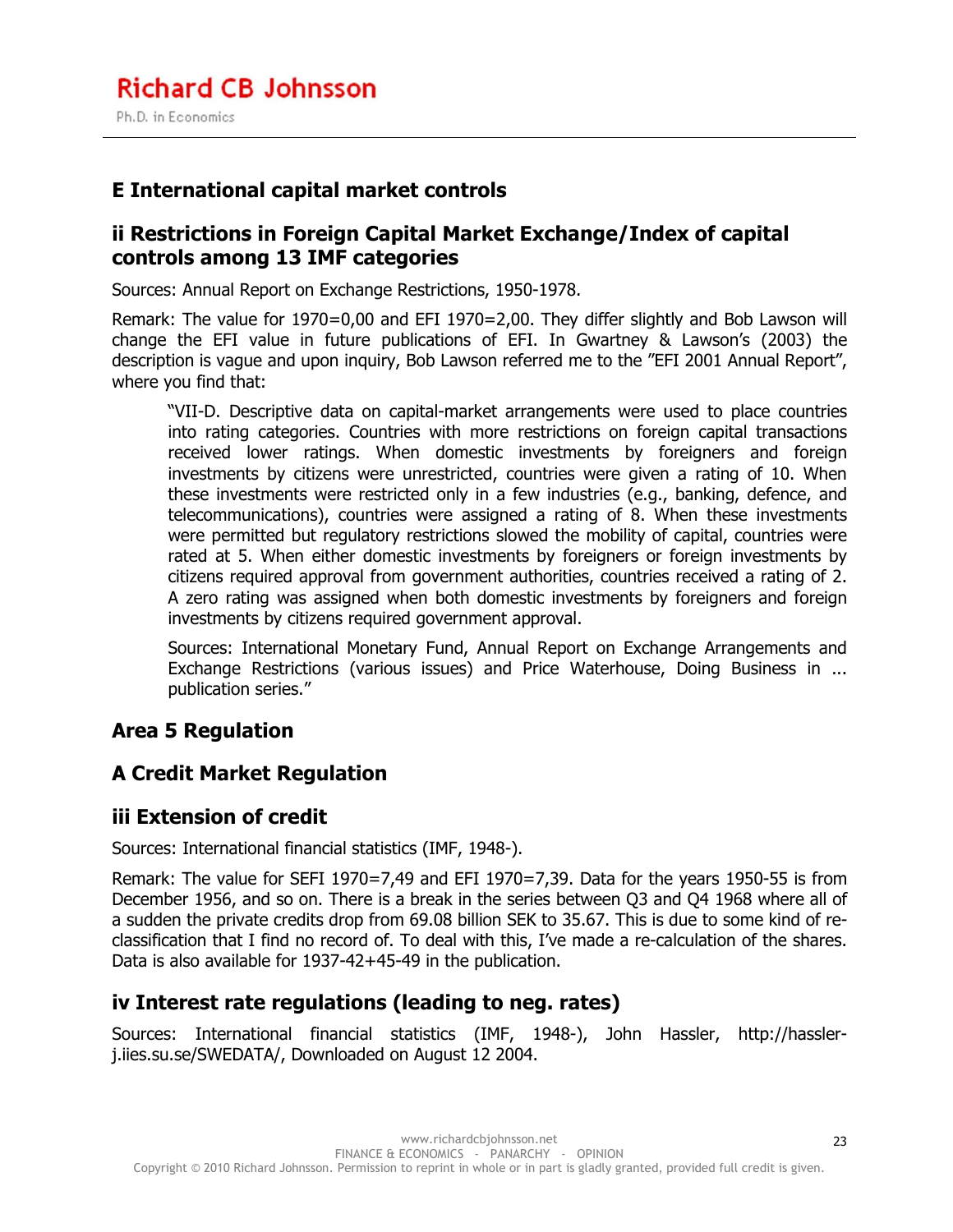Remark: The value for SEFI 1970=10,00 and EFI 1970=8,00. They differ somewhat, a fact that could be due to some kind of interest rate regulation. I've tried to follow EFI but was not quite able to do that in this case. I've computed the index by taking the central bank interest rate (Hassler's variable R) and deducted the annual consumer price inflation. This real interest rate, if positive it was given a 10, if negative but over –5 an 8, between –5 and –10 a 6. If the real rate was under –10 a 4, if this was a persistent thing a value of 2 and if the government totally had taken over or destroyed the credit market a 0.

## **B Labor market regulations**

## **iii Share of labor force whose wages are set by centralized collective bargaining**

Remark: EFI provides a value for 1970, something I haven't been able to do. I have talked to well-known academic people like Prof. Emeritus Nils Elvander and Christian Nilsson at the Department of Economics at Uppsala U, several persons at IFAU at Uppsala U and places like ILO and CESifo (Dr. Sherman), without any success. The only data I've found is from "Collective Bargaining Coverage in the OECD from the 1960s to the 1990s", by Wolfgang Ochel, CESifo Forum (Winter 2001). This report states a share >70% for 1970, 1965 and 1960, but this is not enough to create an index. It turned out that these estimates actually were provided by Nils Elvander and Christian Nilsson! Jim Gwartney referred me to some of his own studies in this field but none of them contained relevant information. Anyhow, we can conclude that the centralized collective bargaining have been extensive, as is also evidenced by Svante Nycander's book "Makten över arbetsmarknaden".

#### **iv Unemployment benefits—the unemployment benefits system preserves the incentive to work**

Remark: EFI provides a value for 1970, something I haven't been able to do. In one of Jim Gwartney's studies, "Regulation, Unions, and Labor Markets IN OECD Countries", I've found data for 1970, 1965 and 1961, but once again, this is hardly enough to create a time series. None of the persons referred to in relation to component 5Biii had any hints. Anyhow, it could be interesting to note that the level was as low as 6% as late as 1970. By 1975 it was 20% and in 1995 27%. Thus, it seems things changed dramatically in the early 1970's.

### **v Use of conscripts to obtain military personnel**

Sources: Tånneryd, Jan (2002), "Inskrivningsväsendet under 100 år", p. 43-45, in Dahlström & Söderberg, Plikt, Politik och Praktik (2002).

Remark: The value for 1970=3,00 and EFI 1970=3,00. The values for SEFI could possibly be lower if the officially declared amount of rehearsals were included. However, I'm not sure to what extent they were actually exercised.